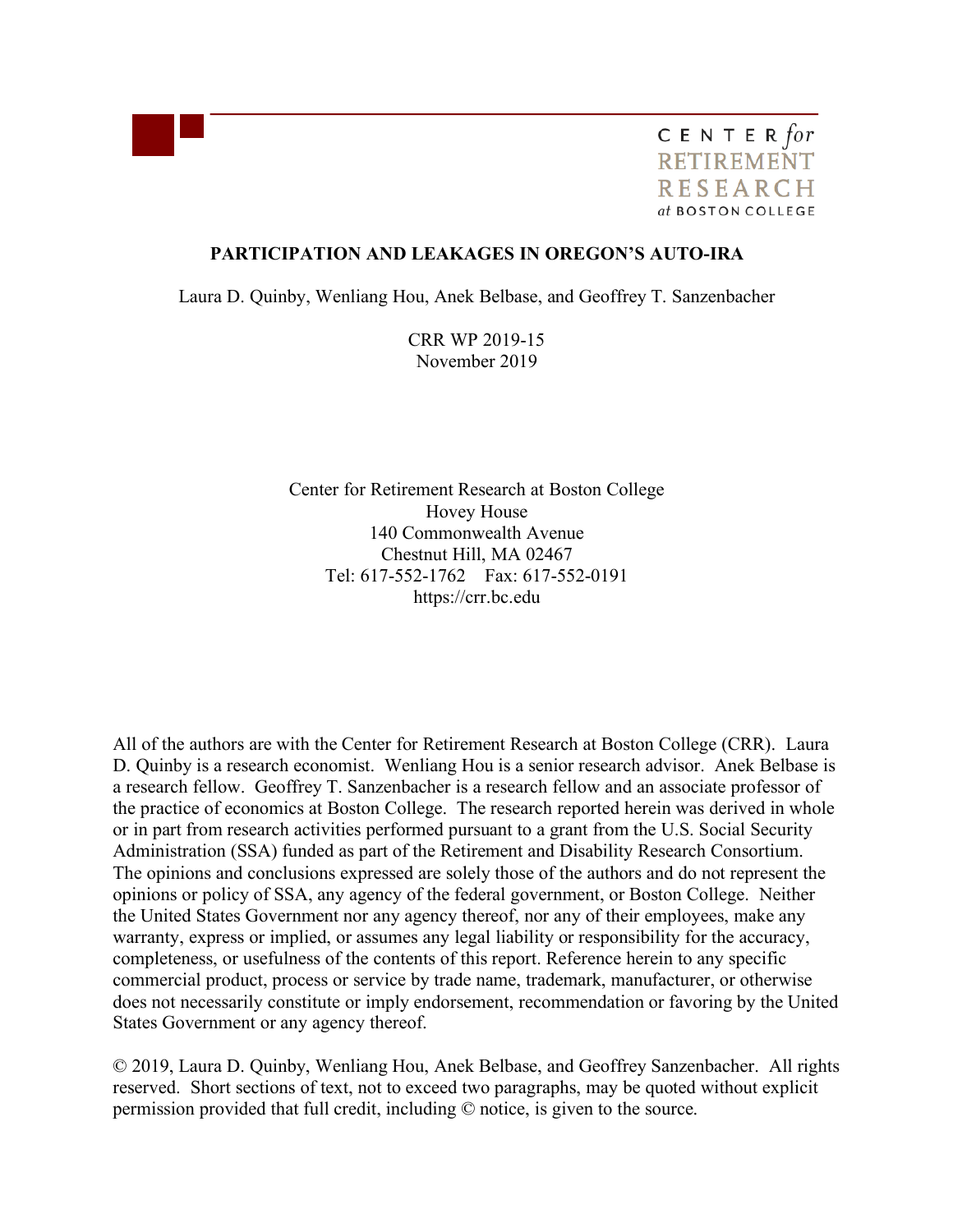#### **About the Center for Retirement Research**

The Center for Retirement Research at Boston College, part of a consortium that includes parallel centers at the National Bureau of Economic Research, the University of Michigan, and the University of Wisconsin-Madison, was established in 1998 through a grant from the U.S. Social Security Administration. The Center's mission is to produce first-class research and forge a strong link between the academic community and decision-makers in the public and private sectors around an issue of critical importance to the nation's future. To achieve this mission, the Center conducts a wide variety of research projects, transmits new findings to a broad audience, trains new scholars, and broadens access to valuable data sources.

> Center for Retirement Research at Boston College Hovey House 140 Commonwealth Avenue Chestnut Hill, MA 02467 Tel: 617-552-1762 Fax: 617-552-0191 https://crr.bc.edu

*Affiliated Institutions:*  The Brookings Institution Mathematica – Center for Studying Disability Policy Syracuse University Urban Institute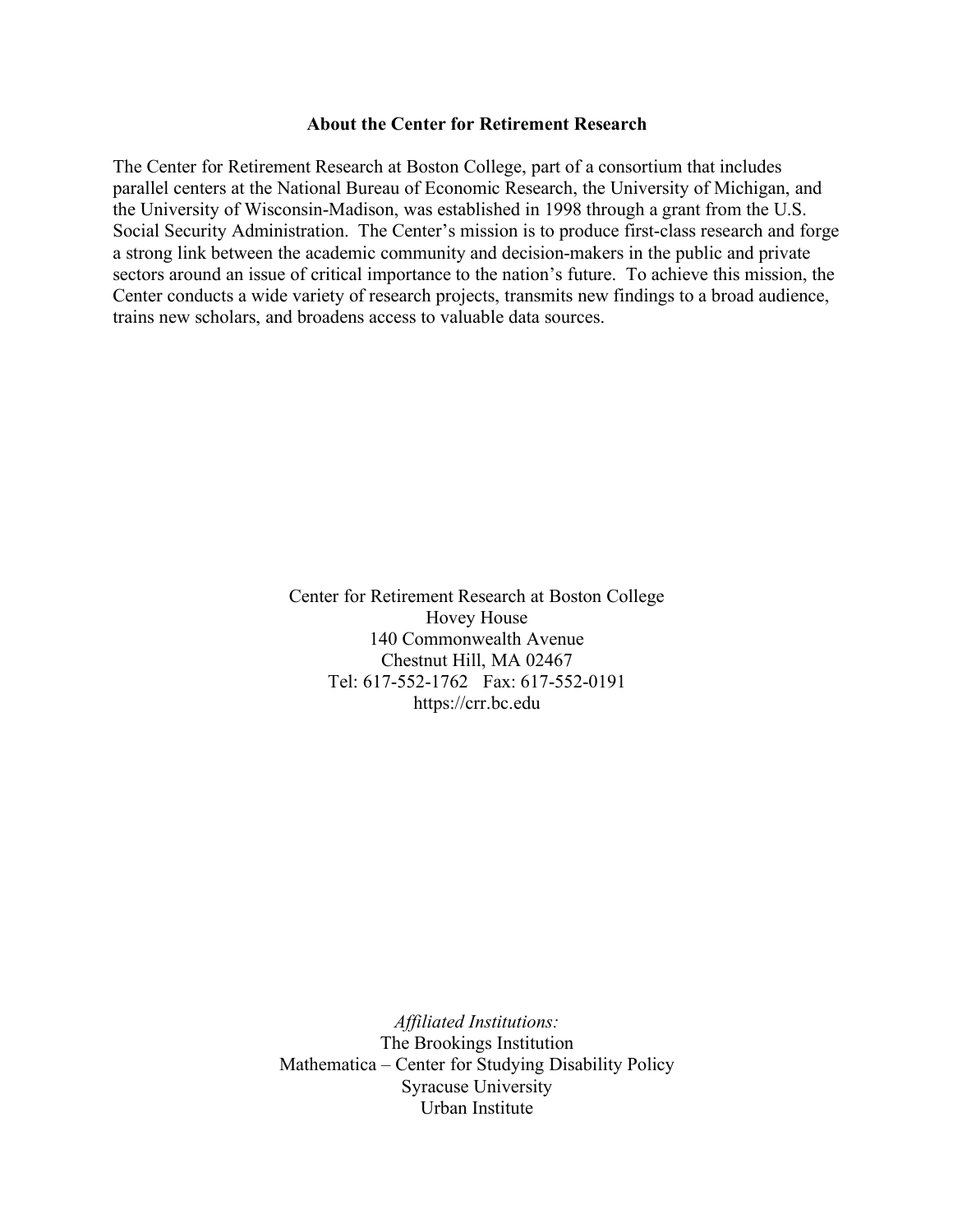## **Abstract**

About half of private sector workers in the United States do not participate in an employer-sponsored retirement plan at their current job. To fill the gap, a number of state governments around the country have recently launched initiatives to enroll their uncovered workers in Individual Retirement Accounts (IRAs). This paper reports on the experience of Oregon, which was the first state to launch an auto-IRA program (OregonSaves). Because the program only began in July of 2017 and is in its infancy, analysts are still debating basic statistics about its operation, such as the participation and opt-out rates. To advance the conversation, this study uses administrative data from OregonSaves to develop a conceptual framework for measuring participation that reconciles the results from prior analyses. It then shifts the focus to leakages, tracking a cohort of employees, who had funded accounts in September 2018, over a 12-month period.

The results show that:

- Participation in OregonSaves ranges from 48 percent to 67 percent; the exact rate is uncertain due to data limitations.
- Twenty percent of employees with balances in September 2018 made at least one withdrawal during the subsequent year, removing \$1,000 on average.
- Withdrawals were more likely when employees left their OregonSaves employer, although many full-year contributors also made withdrawals (32 and 17 percent of employees, respectively).

The policy implications of the findings are:

- Most eligible employees participate in Oregon's auto-IRA.
- It is not yet clear whether participants will use their accounts for retirement or precautionary savings.
- It is still too early to draw conclusions about the program's effect on household finances.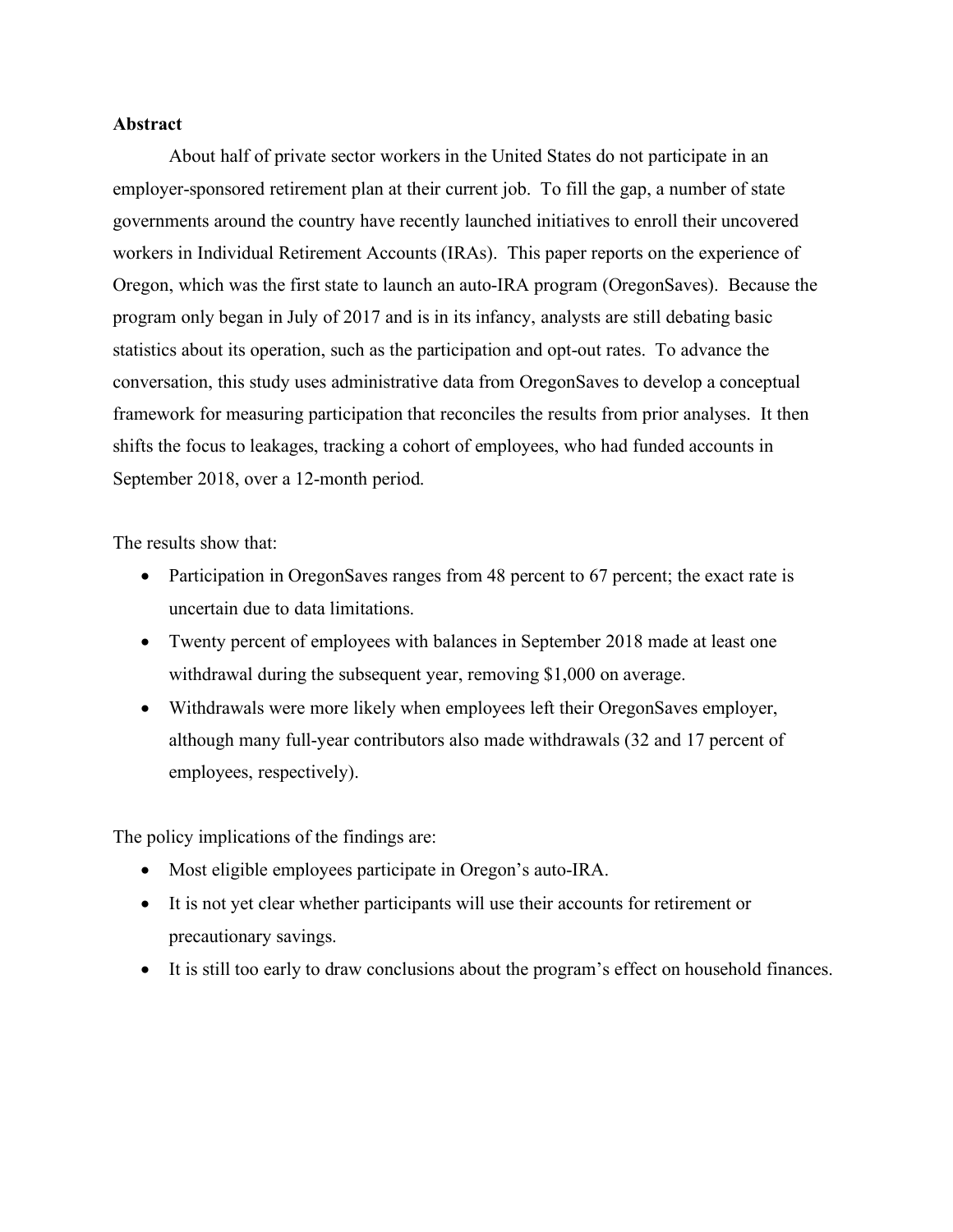### **Introduction**

In recent years, about half of private sector workers in the U.S. participated in an employer-sponsored retirement plan at their current job (Dushi, Iams, and Lichenstein 2015).<sup>1</sup> The lack of coverage for the remaining half has troubled policymakers for decades because most Americans arrive at retirement with few financial assets outside of their workplace plans, and, workers who cycle in and out of coverage enter retirement with only around two-thirds of the savings that they could have accrued had they participated fully.<sup>2</sup> Federal policy has tried to close the coverage gap by easing regulatory hurdles for firms interested in sponsoring a workplace plan, but this approach has not moved the needle.

Concluding that the federal government is unlikely to enact new policy on this issue, 10 state governments around the country have recently launched initiatives to enroll their uncovered workers. While the shape of these initiatives varies from state to state, most new legislation requires employers to automatically enroll their uncovered workers in an IRA plan from which participants can opt out at any point. This auto-IRA model – currently adopted by California, Connecticut, Illinois, New Jersey and Oregon – precludes employer matching contributions, but also exempts employers from the fiduciary, reporting, and disclosure responsibilities of the Employee Retirement Income Security Act (ERISA).3

This paper reports on the experience of Oregon, which was the first state to launch an auto-IRA program in July of 2017 (OregonSaves). Because the program is still in its infancy, analysts are still debating basic statistics about participation and opt-out rates. To advance the conversation, the first section of this study develops a conceptual framework for measuring participation that reconciles the results in prior studies. It finds that participation in OregonSaves ranged from 48 to 67 percent in September 2019, depending on the interpretation of missing data, and has been stable for the past year.

The second section of this study shifts the focus to "leakages," or funds that are withdrawn before retirement. Studies of traditional retirement accounts find that 4 to 8 percent

l

<sup>&</sup>lt;sup>1</sup> The exact participation rate has proved difficult for researchers to pin down due to differences across datasets. See Biggs (2016) for a discussion of the difficulties. 2 Biggs, Munnell, and Chen (2019).

<sup>&</sup>lt;sup>3</sup> Legislation in Maryland states that employers without a retirement plan "should" automatically enroll employees in a state program, but does not impose financial penalties if firms choose not to. Employer exemption from ERISA is the subject of ongoing litigation. See Georgetown Center for Retirement Initiatives (2019) for details.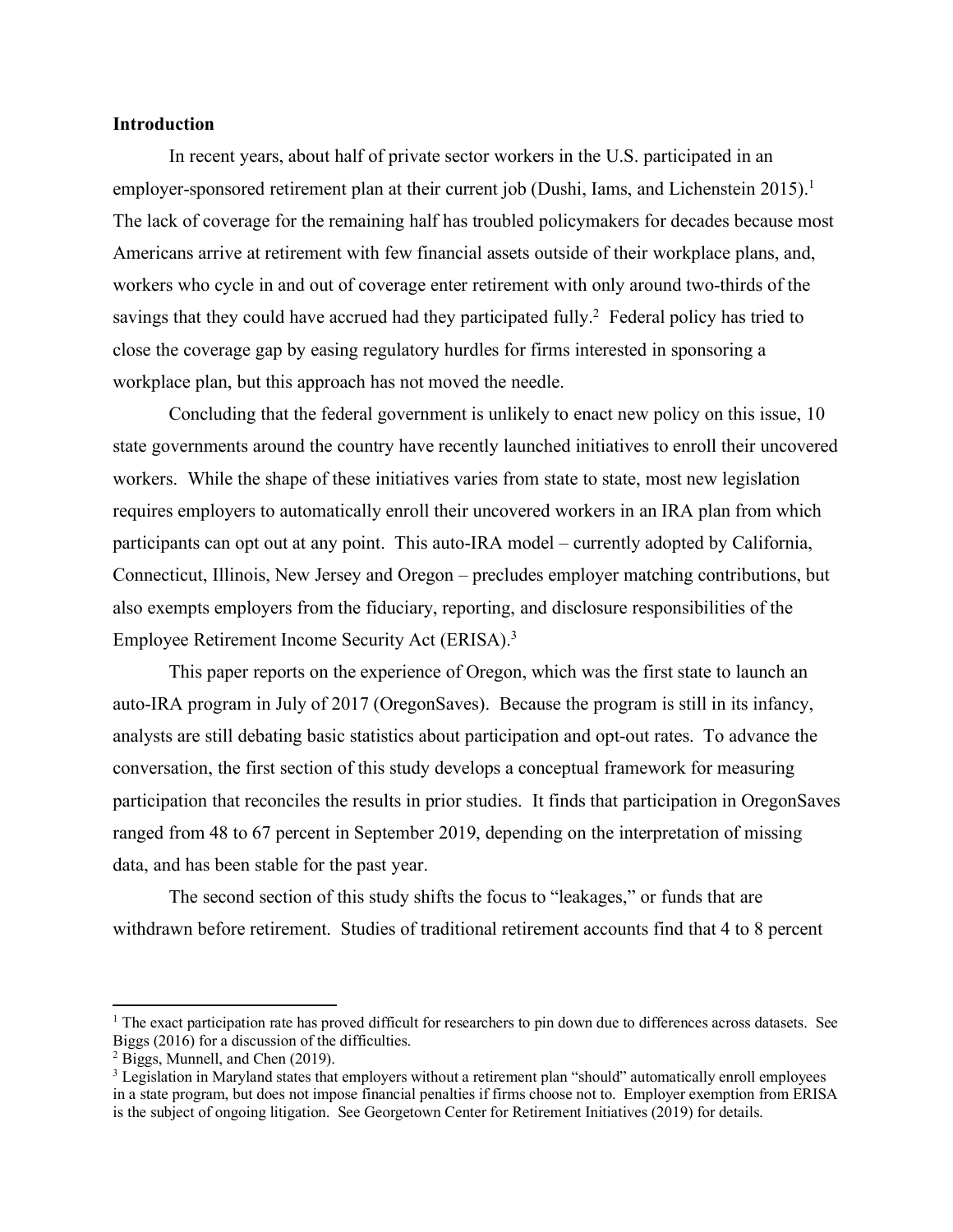of participants make early withdrawals from their accounts each year.<sup>4</sup> However, employees may be more likely to make early withdrawals from state auto-IRAs because the programs have been set up as Roth accounts with post-tax contributions, and because participants are likely to have lower incomes and less-stable employment than their counterparts in traditional plans, characteristics that have been shown to increase leakages.<sup>5</sup>

Using administrative data provided by OregonSaves, the empirical analysis identifies a cohort of current and former participants, who all had funded accounts in September 2018, and tracks this cohort over the subsequent 12 months. It finds that 20 percent of employees made at least one withdrawal during the year, removing \$1,000 on average. Consistent with prior literature, withdrawals were more frequent when employees left their OregonSaves employer, although participants who made payroll deductions in all 12 months were still likely to make a withdrawal (32 and 17 percent of employees, respectively). The analysis finds no significant patterns by employment type (seasonal and contingent versus full-year), wage level, industry, or age.

The final section concludes that much is still unknown about employee behavior in auto-IRAs, and it is still too early to draw meaningful conclusions about the program's success in the long run.

#### **Background on OregonSaves**

In 2015, the Oregon legislature enacted the state's auto-IRA program, OregonSaves, to provide retirement savings accounts to workers whose employers do not sponsor a plan.<sup>6</sup> The program mandates that eligible employers automatically enroll their employees in OregonSaves and make payroll deductions on their behalf, but employers do not make matching contributions and are exempt from ERISA requirements. To implement the program, the state of Oregon contracts a Third-Party-Administrator (TPA) in the private sector to identify target employees,

 $\overline{a}$ 

<sup>4</sup> 1 to 3 percent of assets under management leak each year. See Bryant, Holden, and Sabelhaus (2011); Butrica, Zedlewski, and Issa (2010); Munnell and Webb (2015); Sabelhaus (2000); U.S. Government Accountability Office (2009); and The Vanguard Group (2018). Leakage rates depend on the data used in the study – self-reported survey data, tax data, or plan administrative data – and the time period.

<sup>5</sup> Contributions to Roth IRAs can always be withdrawn tax-free, although investment earnings are still sometimes subject to income taxes and penalties, depending on whether the account holder is younger than 59½ and the account is less than five years old. See Amromin and Smith (2003); Argento, Bryant, and Sabehaus (2014); and Engelhardt (2003) for the factors that contribute to leakages in traditional plans.

<sup>6</sup> HB 2960 enrolled.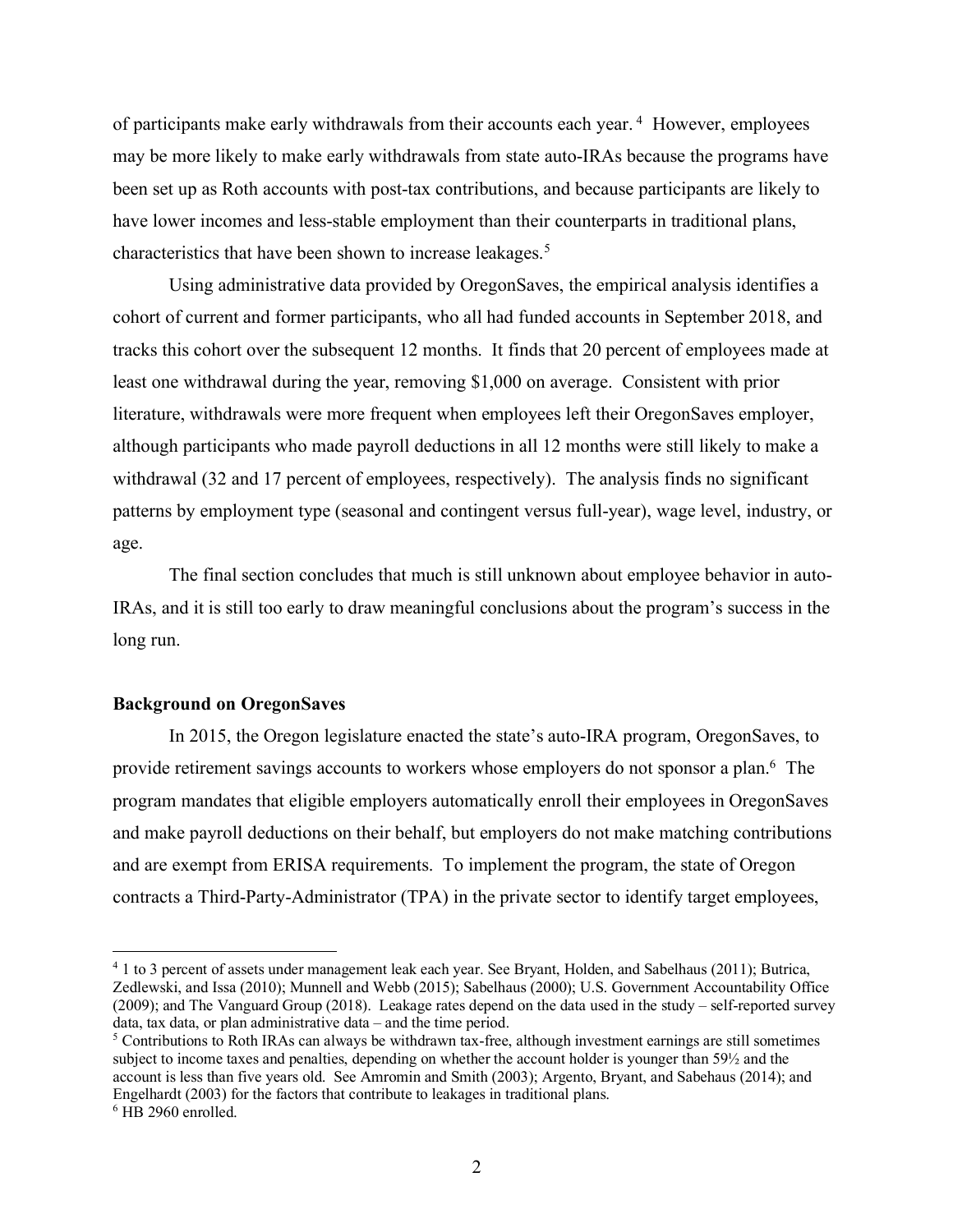set up retirement accounts on their behalf, administer the accounts once established, and facilitate payroll deductions with employers. To date, employers have faced no penalties if they refused (or forgot) to cooperate; starting in January 2020, the state will impose an annual fine of \$100 per-employee, capped at \$5,000 per year, on employers who neglect to transfer their payroll records to the TPA.

Importantly, participation in OregonSaves is voluntary for employees, who can stop contributing at any point. Employees are defaulted into the program and must make an active decision to halt payroll deductions. Legislators hoped to dramatically increase participation rates by defaulting workers into the program, since employees in private-sector  $401(k)$  plans are very responsive to plan defaults. 7

Program rollout is ongoing in waves. The first wave consisted of a group of pilot employers that did not already offer a retirement plan in July 2017 so that the state and the TPA could iron out kinks in record keeping and implementation. Firms with 100 or more employees were required to register by November 2017. Firms with 50 or more employees and no retirement plan should have registered by May 2018, followed by firms with 20-49 employees by December 2018.<sup>8</sup> The registration deadline for firms with 10-19 employees was May 2019, and the deadline for firms with 5-9 employees is November 2019. Remaining small employers should register no later than January 2021.

After employers have responded to OregonSaves' requirement to register, they have 30 days in which to provide employee information to the program. Employers with electronic payroll systems can configure their systems to periodically transfer information, while those without payroll systems must manually enter information into an online portal. OregonSaves then sends a notice to eligible employees, informing them that they will be automatically enrolled in the program unless they opt out within 30 days. At the end of the 30-day window, employers have an additional 30 days in which to set up automatic payroll deductions (see Figure 1 for the registration timeline). Hence – if the rollout proceeds smoothly – around three months elapse between employer registration and employee contributions. Figure 2 shows that nearly 8,000 employers had registered with OregonSaves as of September 2019, but that only

l

<sup>&</sup>lt;sup>7</sup> Carroll et al. (2009); Cribb and Emmerson (2019); and Madrian and Shea (2001).

<sup>8</sup> Smaller employers are permitted to register early.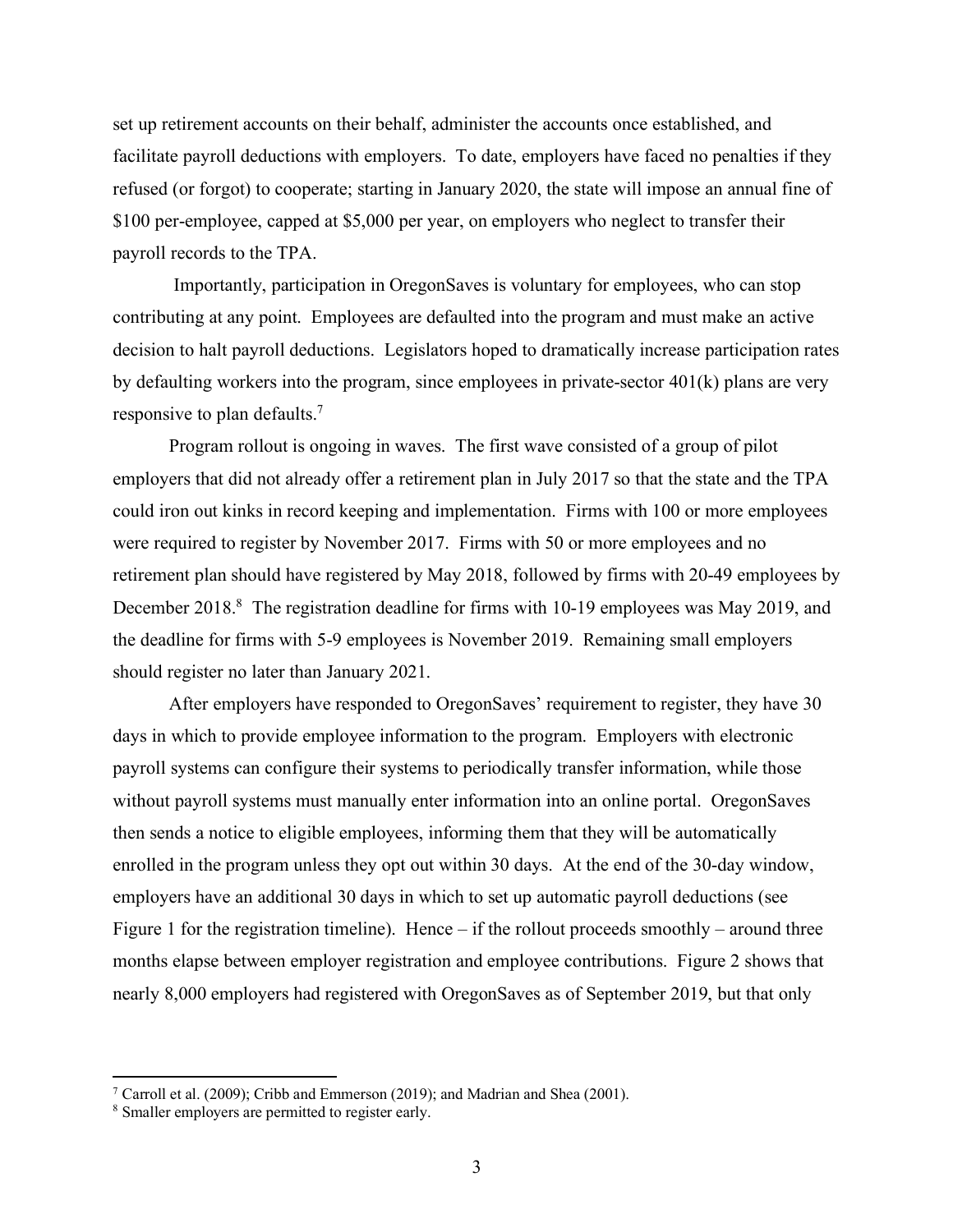3,039 of them were facilitating payroll deductions on behalf of their employees.<sup>9</sup> Of the firms processing payroll, 65 percent were in the services and restaurant industries, while an additional 20 percent were in retail and manufacturing (Table 1). Participating firms were also fairly small; half of the employers processing payroll had 10-25 employees, and 87 percent had 50 employees or fewer (Table 2).

Employees are defaulted into the program at a 5-percent deferral rate. This default increases by one percentage point per year until the contribution rate reaches 10 percent of hourly wage.<sup>10</sup> To ensure that workers who opt out of the program late fully recover their contributions, participants are defaulted into Roth IRA accounts (which have no restrictions on the withdrawal of contributions) and the first \$1,000 in an employee's account is defaulted into a capital preservation fund. The remainder is invested in a target-date fund.<sup>11</sup>

## **Measuring Participation in OregonSaves**

As OregonSaves enters its third year, policymakers have begun to evaluate the level of employee participation. Answering this seemingly straightforward question turns out to be complicated because of the ongoing rollout and the many ways in which workers can leave and re-enter the program. As a result, analysts have cited participation rates ranging from as low as 27 percent to as high as  $67$  percent.<sup>12</sup> The goal of this section is to develop a conceptual framework for measuring participation that explains this range of results.<sup>13</sup> The conceptual framework will also help set the sample for the analysis of leakages in the next section.

Figure 3 presents this conceptual framework as a flow chart. Employees first engage with OregonSaves in the upper-left corner of the chart, through employers that have registered

 $\overline{a}$ 

<sup>&</sup>lt;sup>9</sup> The reasons for the gap are still poorly understood.

<sup>&</sup>lt;sup>10</sup> The automatic escalation of the default deferral rate is intended to provide an 80-percent replacement rate (combined with Social Security) to a typical program participant entering OregonSaves at age 25 and retiring at age 67.

<sup>11</sup> The Oregon Retirement Savings Board charges each IRA account an annual administrative fee capped at 1.05 percent (Georgetown Center for Retirement Initiatives 2019).

<sup>&</sup>lt;sup>12</sup> Chalmers et al. (2019) and Belbase and Sanzenbacher (2018).

<sup>&</sup>lt;sup>13</sup> Surprisingly, a large literature on pension participation does not yet have a common definition for participation. The three definitions typically used include: 1) having a positive account balance at one's current employer; 2) responding affirmatively to the question "are you participating?"; and 3) currently making contributions to a plan (see Turner, Muller, and Verma 2003).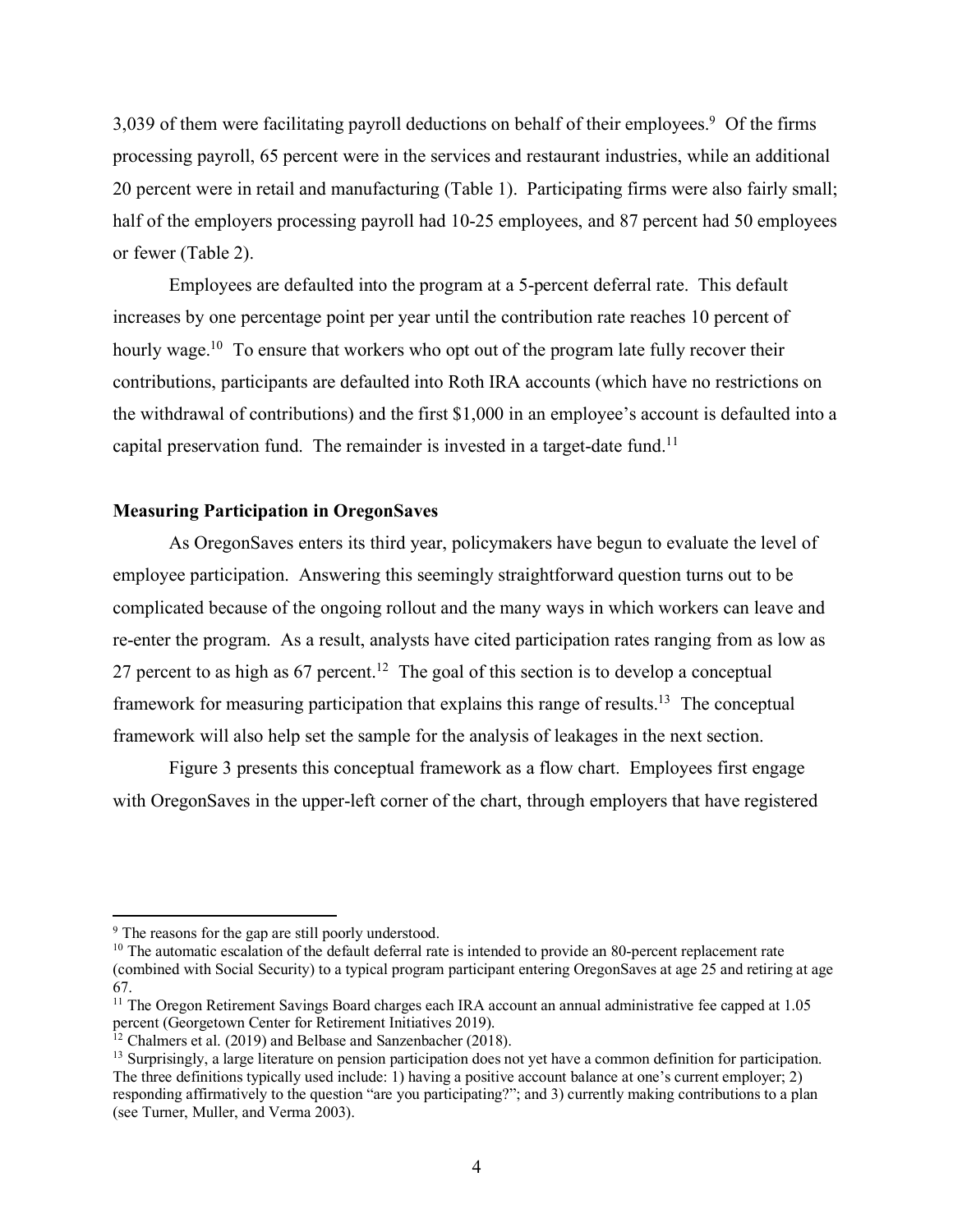with the program. As of September 1, 2019, OregonSaves had set up accounts for 190,220 workers, representing 203,394 distinct employment relationships.<sup>14</sup>

Employees cannot participate in the program unless their employer makes payroll deductions on their behalf. The first downward arrow on the flow chart shows how the universe of potential participants shrinks once employer engagement is taken into account. Of the 203,394 registered employees above, only 159,257 were with employers who were processing payroll deductions on September 1, 2019. From here, the flow chart begins to move to the right. Employees who terminate their relationship with all OregonSaves employers before September 2019 also cannot participate in the program, resulting in 82,663 "active employees" who are eligible to begin deducting payroll contributions. This group of eligible employees forms the denominator of the participation rate.15

Eligible employees can choose not to participate through two mechanisms. First, they can opt-out during the initial 30-day window, and 31 percent choose to do so (the bottom right corner of the flow chart).<sup>16</sup> Eligible employees who do not opt out are considered "enrolled." Some enrolled employees still do not save through the program because they set their deferral rate to zero and withdraw their balances. Figure 3 shows that 2 percent of eligible employees do not participate through this mechanism. Taken together with the opt-out rate, these results suggest a participation rate in OregonSaves of 67 percent. However, it turns out that only 48 percent of eligible employees actually have positive balances. The difference is due to a significant group of employees who look like they should be accumulating assets (eligible to participate with a positive deferral rate) but are missing data on the amount of their balances.

In summary, as of the most recent data available, participation in OregonSaves ranged from 48 percent to 67 percent. Figure 4 replicates the analysis in each month between September 2018 and September 2019, and shows that this participation-rate range has held steady for at least a year. Moreover, the conceptual framework outlined in Figure 3 teaches two lessons about measuring participation. First, the denominator of the participation rate should

 $\overline{a}$ 

<sup>&</sup>lt;sup>14</sup> Since so few workers engage with OregonSaves through multiple employers simultaneously, the rest of this section focuses on employment relationships.

<sup>&</sup>lt;sup>15</sup> Note that some inactive employees as of September 1, 2019 have positive account balances from past participation in the program; these employees do not affect the current participation rate, but will factor into the analysis of leakages. Employees whose accounts are still pending are also considered ineligible to participate. <sup>16</sup> A very small fraction of eligible employees in the administrative data report positive account balances and opt-out

dates after the initial 30-day window.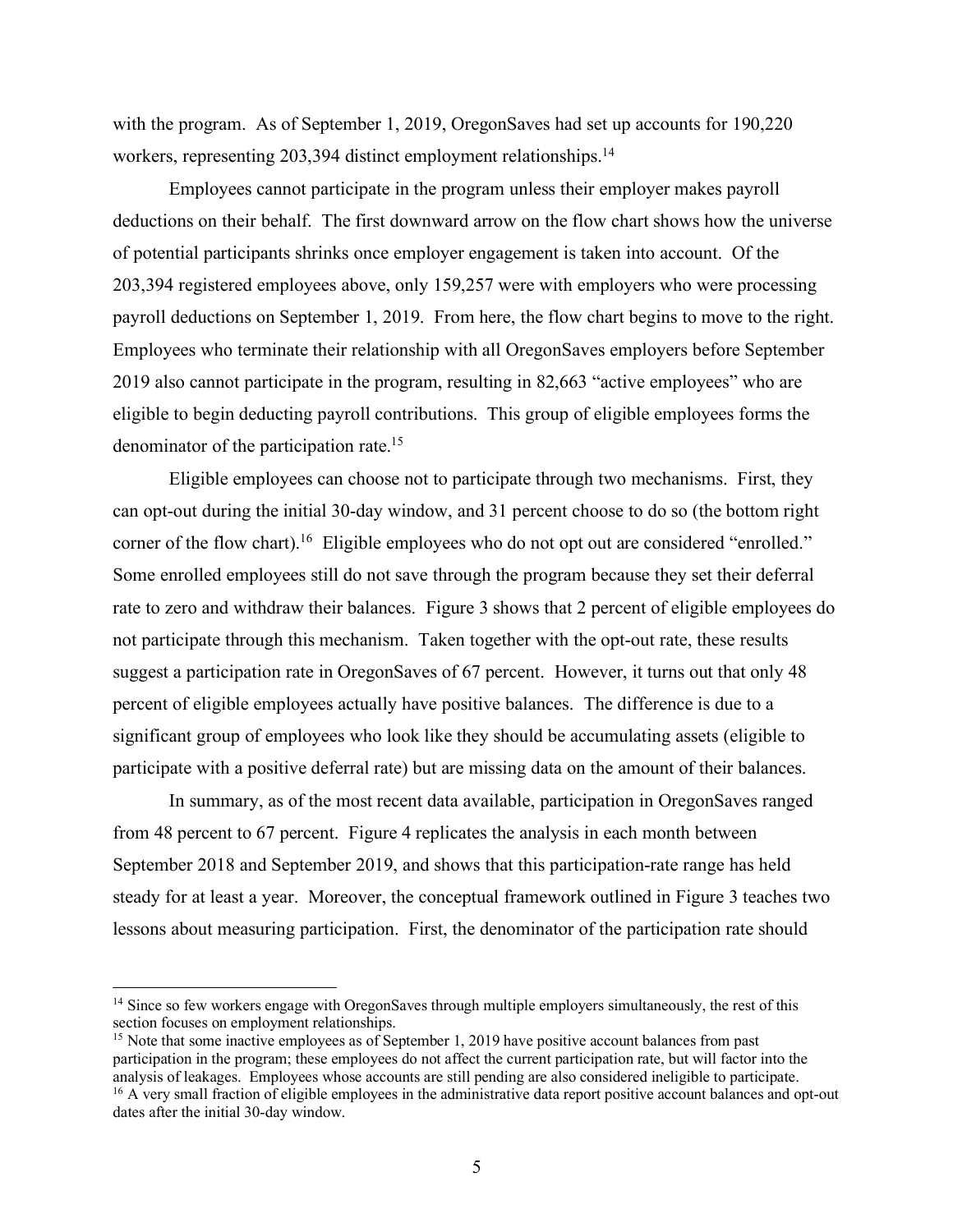only include employees who are actually eligible to make payroll deductions (active at an employer processing payroll). Second, participation may not simply be the inverse of the opt-out rate because some employees inexplicably lack balances. Improving data quality is clearly a first-order research priority.

## **How Leaky is OregonSaves?**

l

Measuring participation is a necessary first step in evaluating OregonSaves, but it does not tell the full story. If employees are to accrue meaningful retirement savings, they must not only make consistent payroll deductions, but also keep their assets in the program. This phase of the analysis addresses the second question of leakages. For consistency with prior studies, the analysis defines leakages as withdrawals made before retirement that are not rolled over to another retirement account. Although the results suggest that many employees may use the program for precautionary saving, it is important to remember that OregonSaves is still very new and analysts cannot yet draw firm conclusions about how employees will behave in a mature program.

Since most prior studies of leakages focus on traditional retirement plans (whereas OregonSaves is a Roth IRA) it is useful to consider how plan structure could affect precautionary savings before diving into the empirical analysis. Traditional plans and Roth IRAs provide nearly identical tax benefits to workers who leave their savings in the plan until retirement.<sup>17</sup> However, participants may be more likely to use Roth IRAs for precautionary saving because of the tax treatment of early withdrawals. Since contributions to traditional plans are made on a pre-tax basis, participants in these plans who wish to cash out their savings must either document financial hardship or experience a job change. Both forms of early withdrawals are often subject to a 10-percent tax penalty in addition to regular income taxes.<sup>18</sup> In contrast, contributions to

<sup>&</sup>lt;sup>17</sup> See Munnell (2003) for a detailed comparison of Roth and traditional IRAs.

<sup>&</sup>lt;sup>18</sup> In-service hardship withdrawals from a  $401(k)$  can be used to pay for medical expenses, funeral expenses, home purchases (including to prevent eviction from, or mortgage foreclosure on, the principal residence; the purchase of a first home, and repairs to the principal residence), and postsecondary tuition. Traditional IRAs also allow hardship exemptions to pay for health insurance if unemployed for at least 12 weeks, and up to \$10,000 for a first-home purchase. Technically, employees claiming financial hardship must document that they have exhausted other funds. Employees can only withdraw contributions to the account, not investment earnings. IRA accounts exempt many of the hardship withdrawals from the 10-percent tax penalty, and employees over age 59½ can make in-service withdrawals for non-hardship reasons from either type of account without experiencing a tax penalty. In addition to the penalty, distributions at job change are also subject to a 20-percent withholding tax that is credited against future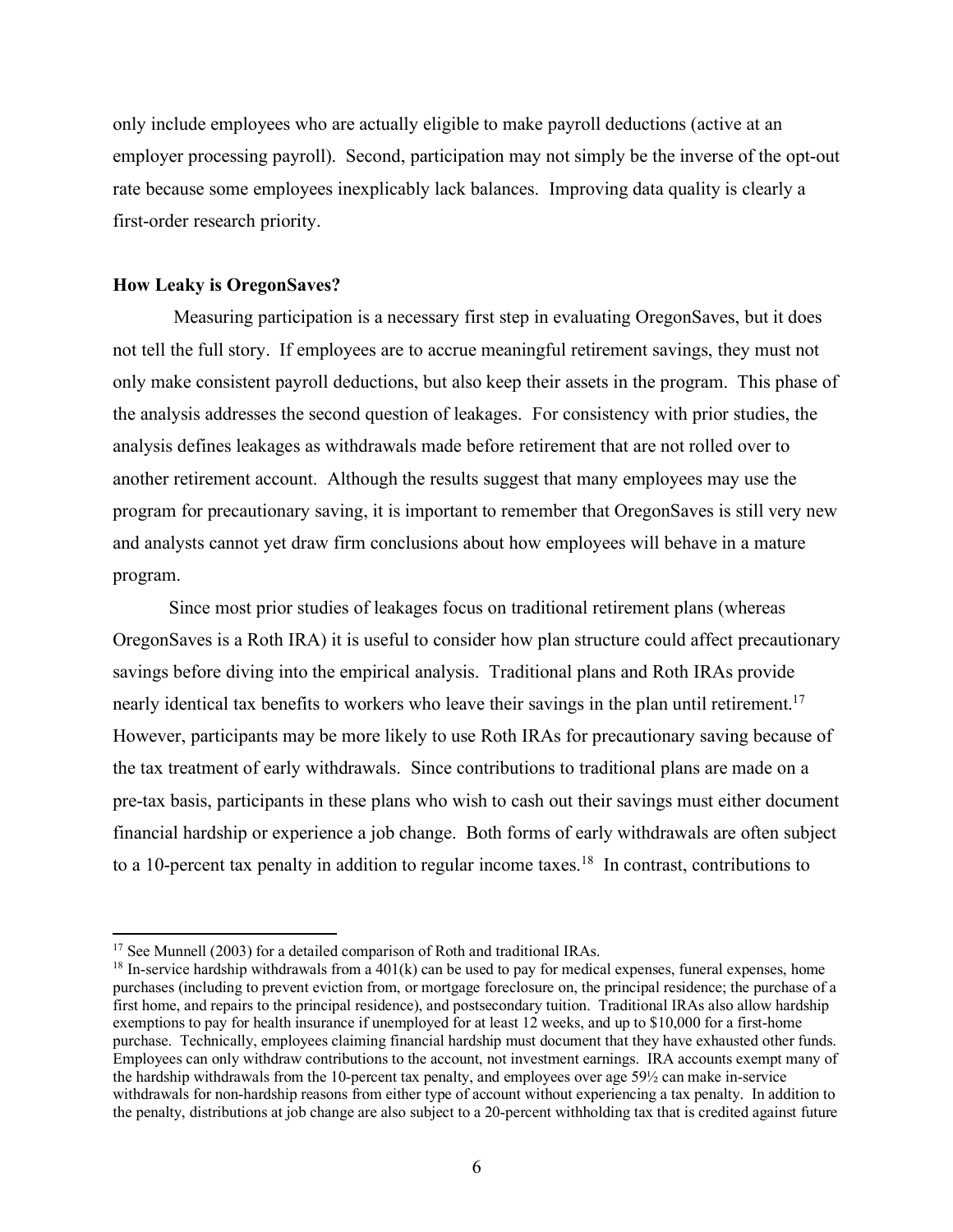Roth IRAs are made on a post-tax basis, and participants can withdraw their contributions at any point without a tax penalty. Investment earnings withdrawn are still subject to income taxes and the 10-percent penalty unless: 1) the account is more than five years old; and 2) the distribution is qualified (used to buy or rebuild a first home or is due to death or disability); or 3) the account holder is older than 59<sup>1</sup>/<sub>2</sub>. Consequently, early withdrawals from OregonSaves might be more prevalent than from traditional (i.e., non-Roth) retirement saving plans even if the population covered were the same.

## *Empirical Analysis*

 $\overline{a}$ 

To investigate early withdrawal patterns in OregonSaves, this study focuses on workers under age 60 who had positive account balances on September 1, 2018 and tracks these workers over a 12-month period.<sup>19</sup> The sample includes participating employees as well as a few workers who are no longer employed at a participating employer (inactive employees), but who have positive balances from past employment. The September 2018 starting date is chosen to allow mid-size employers – who should have registered by May 2018 – sufficient time to start making payroll deductions. Ultimately, the analysis tracks 16,915 accounts held by 17,650 employees.

Before taking a detailed look at early withdrawals, the analysis first asks two simple questions: how many employees in the sample made a withdrawal during the year, and how much did they remove from their accounts? The answer to the first question is shown in Figure 5, which reveals that 20 percent of employees in the sample made at least one withdrawal during the year, corresponding to two percent of employees each month. Most employees who withdrew funds only did so once during the year (14 percent of the total sample), while 3 percent of the sample made two withdrawals, and the remaining 3 percent made regular withdrawals every few months. Among employees who made a withdrawal, the amount averaged \$1,000.<sup>20</sup> Although it is tempting to divide assets leaked by pre-withdrawal account balances, this comparison could be misleading because balances in the nascent program are still extremely

federal and state tax liabilities. Employees who do not take a lump sum can either roll over their balance to an IRA or transfer it to a new 401(k) if the new plan accepts rollovers.

 $19$  The definition of leakages varies across studies, with some only classifying withdrawals before age 55 as leakages and others including withdrawals made after age 55. This study splits the difference and sets "retirement" at age 60, but the empirical results are not sensitive to this choice.

<sup>&</sup>lt;sup>20</sup> Overall, leakages over the 12-month period equaled nearly 20 percent of total pre-withdrawal balances. Investment returns are still only a small share of account balances, implying that the timing of withdrawals does not yet affect the leakage rate.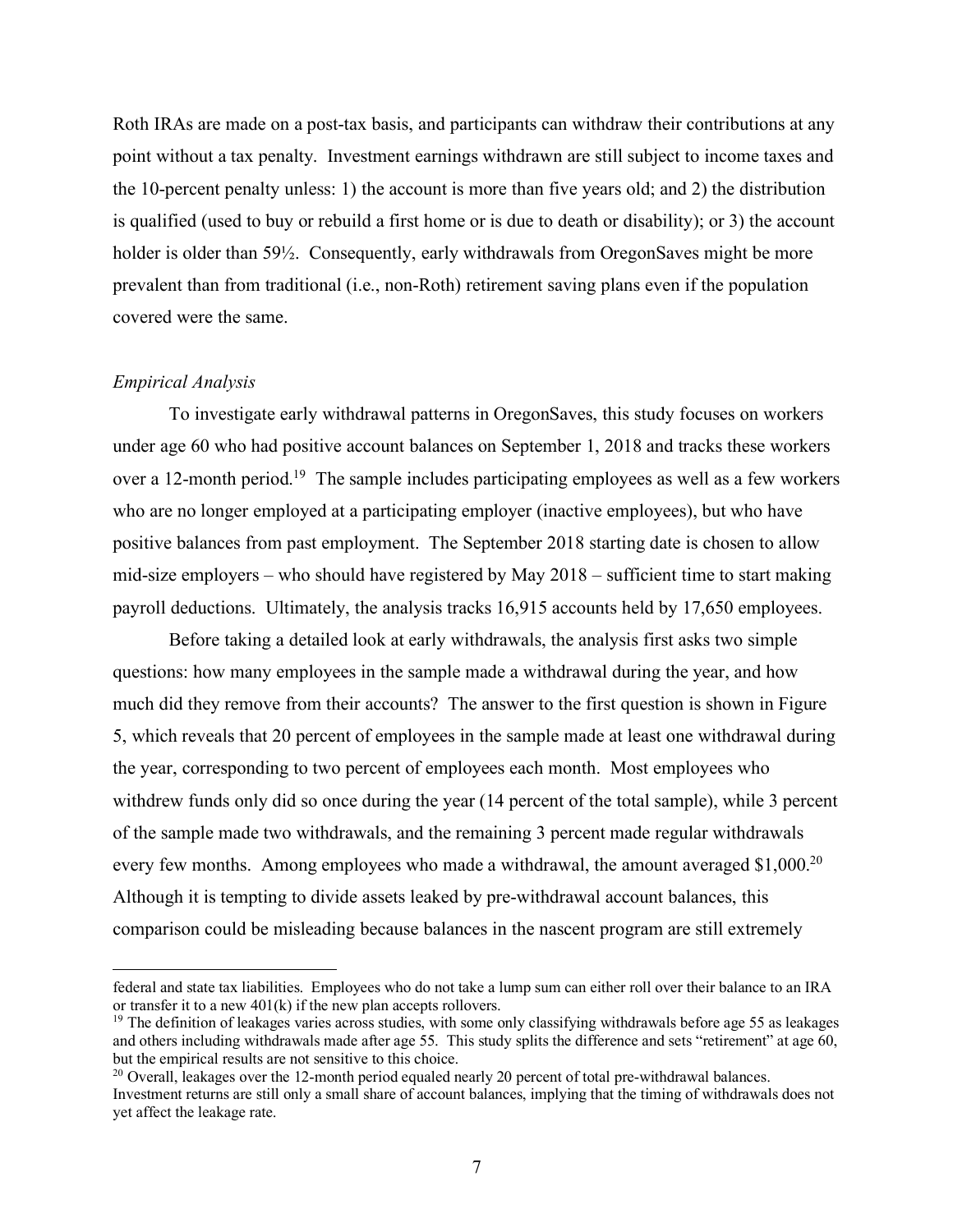low.<sup>21</sup> Analysts may wish to monitor leakages over the next few years before drawing firm conclusions about the rate at which assets leave the program. Similarly, more years of data are needed to determine whether employees use their accounts for precautionary saving or retirement.

Nevertheless, policymakers may wish to know whether specific types of employees were more likely to make a withdrawal during the analysis period. As described earlier, participating employees have two mechanisms for ending their relationship with OregonSaves. They can change jobs and move to a non-participating employer, or they can set their deferral rate to zero. Either form of disengagement might trigger a withdrawal. To explore this possibility, Table 3 sorts the sample into five mutually exclusive groups:

- 1) Employees who made payroll deductions for 12 consecutive months ("full-year contributors");
- 2) Employees who stayed in their jobs with a positive deferral rate, but still did not contribute consistently because of seasonal or contingent employment ("part-year contributors");
- 3) Employees who stayed in their jobs, but set their deferral rate to zero at some point during the year ("active non-savers");
- 4) Employees who left OregonSaves during the year because they changed jobs ("job changers"); and
- 5) Employees who were already inactive in September 2018 with account balances ("full-year inactives").

The list is sorted by degree of participation, since full-year contributors had the strongest attachment to the program during the analysis period while full-year inactives were not even eligible to participate. Table 3 shows that full-year contributors comprised 25 percent of the sample and part-year contributors an additional 23 percent. Only 12 percent of the sample were active non-savers, while 28 percent were job changers. Consequently, 40 percent of the sample disengaged from OregonSaves during the analysis period. The remaining 13 percent fell into the full-year inactive category.

l

 $21$  For example, making emergency car repairs might cost \$1,000. In three years, the car repair will still cost roughly \$1,000, but the average balance will have grown exponentially.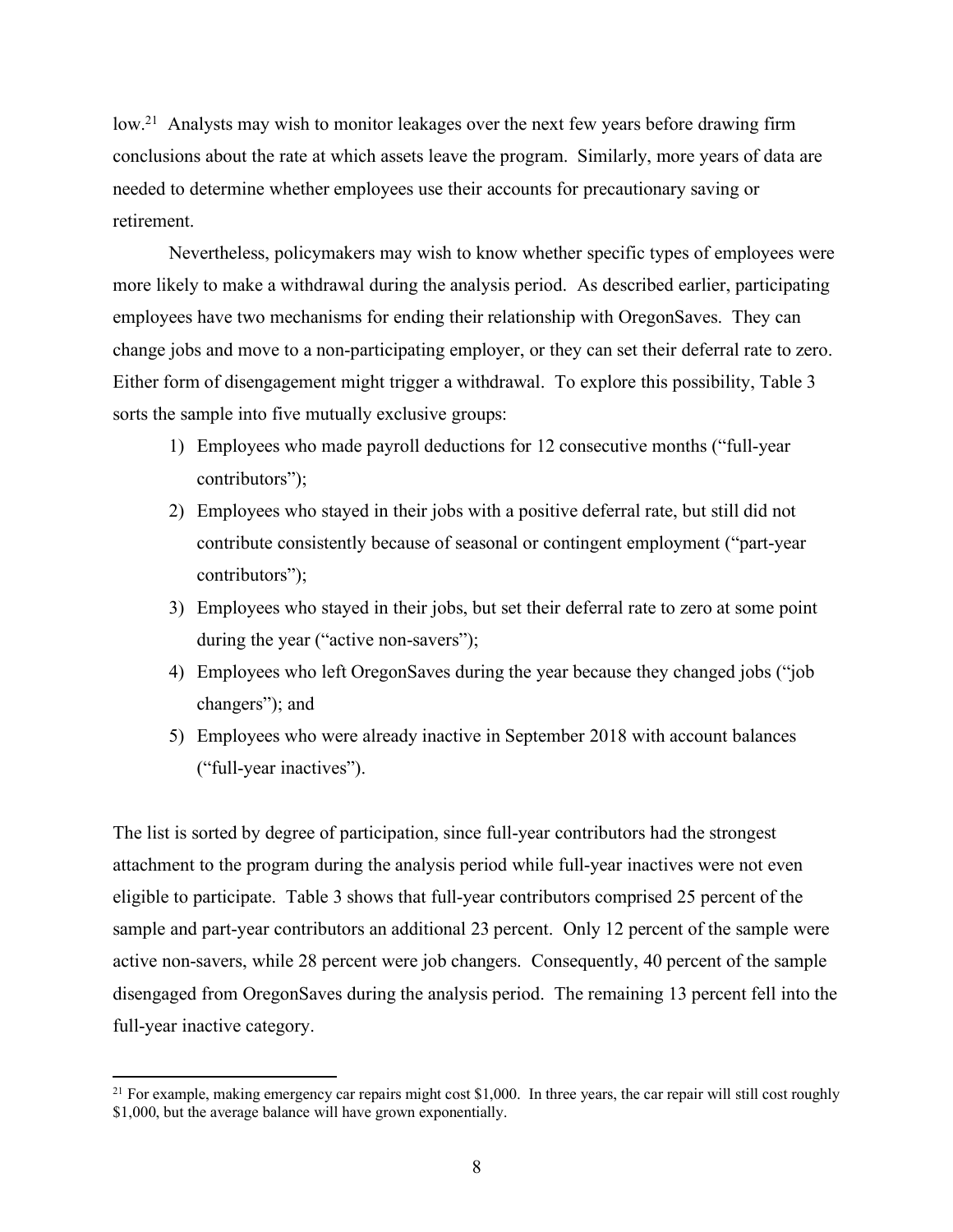Figure 6 calculates the fraction of employees in each group who withdrew funds during the year. As expected, job changers were disproportionately likely to make a withdrawal relative to other categories. Thirty-two percent of job changers made at least one withdrawal during the year, compared to 17 percent of full-year contributors and 21 percent of part-year contributors. However, only 3 percent of active non-savers withdrew funds during the year, which is a much lower propensity than other groups. Similarly, only 10 percent of full-year inactives made a withdrawal during the year, suggesting that many leakages may occur in close proximity to a job change. It is interesting to note that full-year contributors, part-year contributors, and jobchangers were responsible for 97 percent of the total funds withdrawn during the year (Figure 7).

The next question is whether employee demographics predict withdrawals. Although Oregon's administrative data do not report many demographic characteristics, it is possible to categorize employees by earnings, industry, and age. Specifically, the analysis calculates earnings for those who made at least one payroll deduction by dividing the contribution by the employee's deferral rate.<sup>22</sup> While this measure misses employees who did not make any deductions during the year, labor income outside of OregonSaves, and all non-labor income, it nevertheless serves as a rough proxy for monthly earnings. Figure 8 compares the fraction of employees making withdrawals across earnings terciles. Employees in the bottom tercile had monthly earnings below \$1,300 and a 20-percent probability of making a withdrawal. Employees in the top tercile, meanwhile, earned at least \$2,400 per month and had a 27-percent probability of making a withdrawal. However, one should not draw strong conclusions from this result because employees with very low wages could have primary employment outside of OregonSaves and face relatively little financial stress. The most likely interpretation is that earnings are not a strong predictor of withdrawals.

Table 4, which sorts employees by industry, also yields little insight. Employees in farming, retail, and restaurants – three industries that rely on seasonal workers and have relatively unstable wages – were no more likely to withdraw funds than employees in the "services" industry, which includes religious and health-care organizations. Employees in manufacturing and temporary help agencies may have been slightly less likely to withdraw than

l

<sup>&</sup>lt;sup>22</sup> The wage base is averaged across the year for employees who make multiple payroll deductions. Employees missing a deferral rate in the data are assumed to deduct the default rate of 5 percent.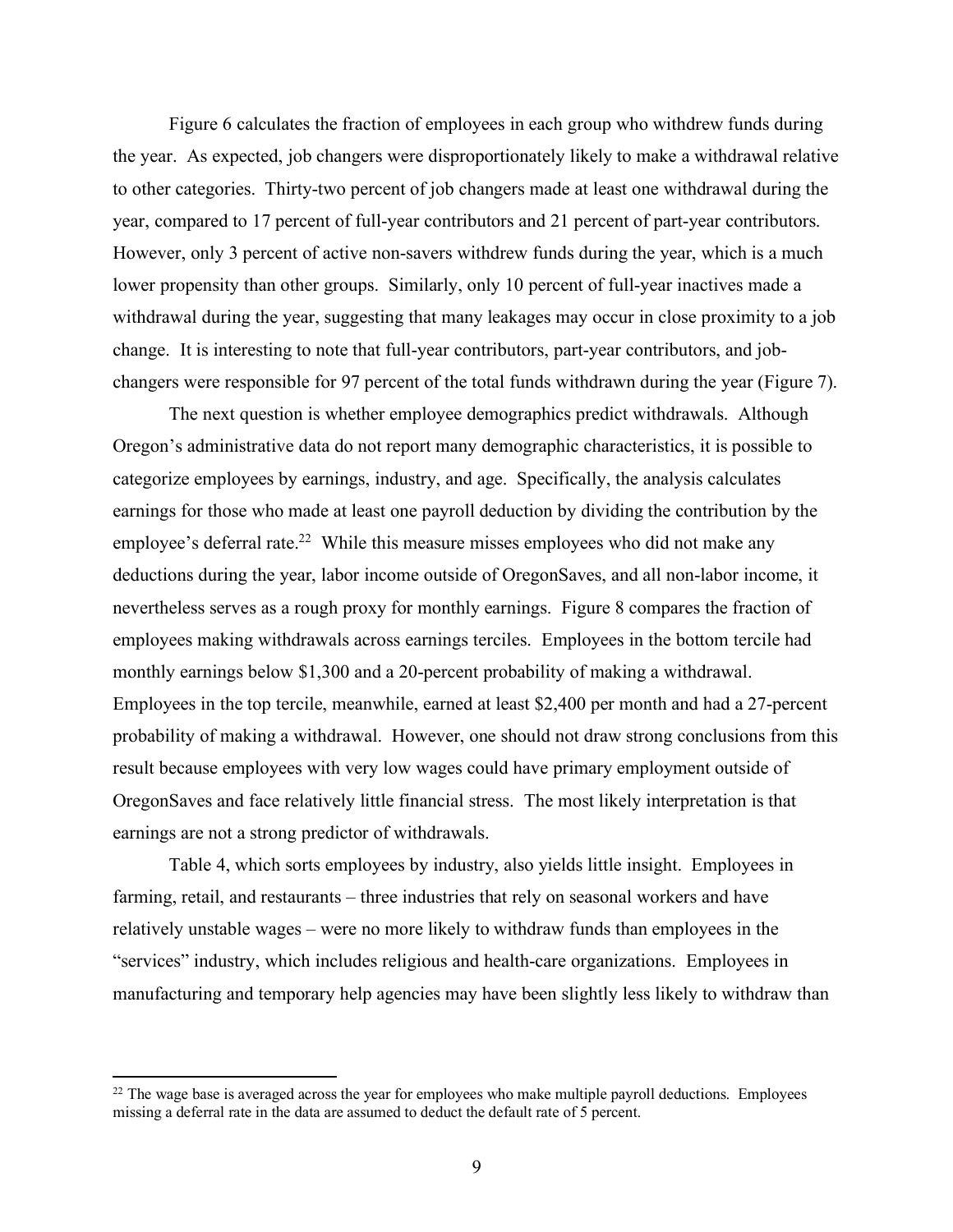other industries, but without more years of data it is difficult to distinguish true differences from statistical noise. Similarly, Figure 9 shows no meaningful patterns by employee age.

#### **Conclusion**

If state auto-IRAs are to produce meaningful retirement savings, uncovered employees must not only participate consistently, but also leave their contributions in the program. This study reports on both participation and leakages in the second year of Oregon's auto-IRA, OregonSaves. Although straightforward conceptually, measuring participation in OregonSaves is difficult in practice because the program is still rolling out to employers, employee mobility is high, and administrative data are missing key information for some potential participants. Although this study solves the issues of program rollout and employee mobility by developing a clear conceptual framework for measuring participation, it cannot overcome the data limitations. Consequently, it calculates participation rates ranging from 48 percent to 67 percent in September 2019.

On the leakages side, the analysis tracks a cohort of participants throughout the program's second year, finding that 20 percent of employees with beginning-of-year balances withdrew at least some funds over the subsequent 12 months. Future research could survey workers to ascertain the reason for these withdrawals; in addition to the standard triggers – such as medical expenses and changes in family composition – employees could be responding to structural features of OregonSaves. For example, Roth accounts are funded on a post-tax basis and allow contributions to be withdrawn at any point without a tax penalty, while the fact that the program is not yet mature means that participants still have very low account balances that might be tempting to spend. Consequently, it is still too early to assess how the program will affect participants' finances.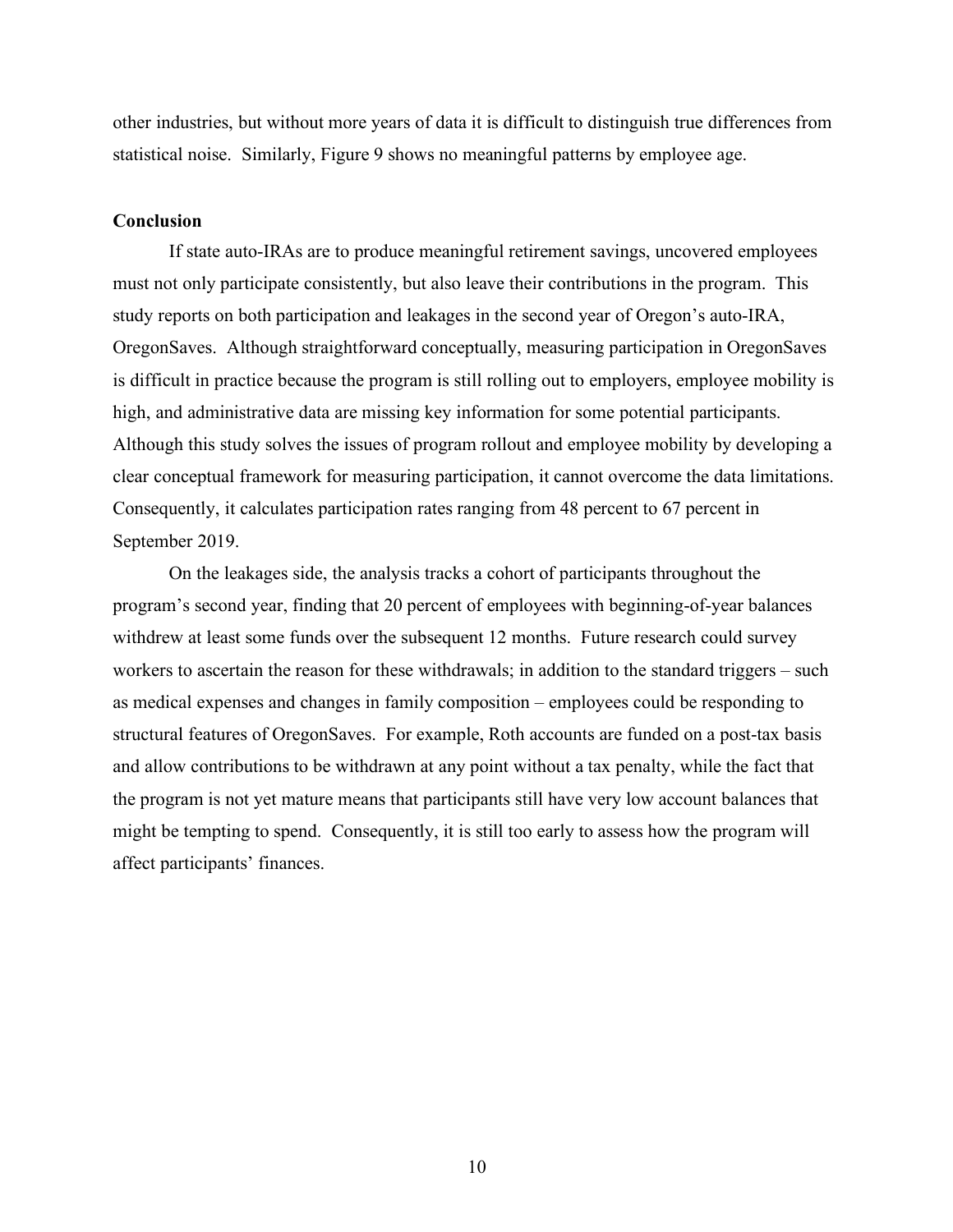### **References**

- Amromin, Gene and Paul Smith. 2003. "What Explains Early Withdrawals from Retirement Accounts? Evidence from a Panel of Taxpayers." *National Tax Journal* 56(3): 595-612.
- Argento, Robert, Victoria L. Bryant, and John Sabelhaus. 2015. "Early Withdrawals from Retirement Accounts During the Great Recession." *Contemporary Economic Policy*  33(1): 1-16.
- Belbase, Anek and Geoffrey T. Sanzenbacher. 2018. "How Have Workers Responded to Oregon's Auto-IRA?" *Issue in Brief* 18-22. Chestnut Hill, MA: Center for Retirement Research at Boston College.
- Biggs, Andrew G. 2016. "What's Happening with Retirement Saving and Retirement Incomes? Better Data Tell a Better Story." Washington, DC: American Enterprise Institute.
- Biggs, Andrew G., Alicia H. Munnell, and Anqi Chen. 2019. "Why Are 401(k)/IRA Balances Substantially Below Potential?" Working Paper. Chestnut Hill, MA: Center for Retirement Research at Boston College.
- Bryant, Victoria L., Sarah Holden, and John Sabelhaus. 2011. "Qualified Retirement Plans: Analysis of Distribution and Rollover Activity." Wharton Pension Research Council Working Paper 165. Philadelphia, PA: University of Pennsylvania.
- Butrica, Barbara, Sheila R. Zedlewski, and Philip Issa. 2010. "Understanding Early Withdrawals from Retirement Accounts." The Retirement Policy Program Discussion Paper 10-02. Washington, DC: The Urban Institute.
- Carroll, Gabriel D., James J. Choi, David Laibson, Brigitte C. Madrian, and Andrew Metrick. 2009. "Optimal Defaults and Active Decisions." *Quarterly Journal of Economics* 124(4): 1639-1674.
- Chalmers, John, Olivia S. Mitchell, Jonathan Reuter, Geoffrey Sanzenbacher, and Mingli Zhong. 2019. "Auto-Enrollment Plans for the People: Choices and Outcomes in OregonSaves." Working paper presented at the 21<sup>st</sup> Retirement and Disability Research Consortium Annual Meeting. Washington, DC.
- Cribb, Jonathan and Carl Emmerson. 2019. "Requiring Auto-Enrollment: Lessons from UK Retirement Plans." *Issue in Brief* 19-6. Chestnut Hill, MA: Center for Retirement Research at Boston College.
- Dushi, Irena, Howard M. Iams, and Jules Lichtenstein. 2015. "Retirement Plan Coverage by Firm Size: An Update." *Social Security Bulletin* 75(2): 41-55.
- Engelhardt, Gary V. 2003. "Reasons for Job Change and the Disposition of Pre-Retirement Lump-Sum Pension Distributions." *Economics Letters* 81: 333-339.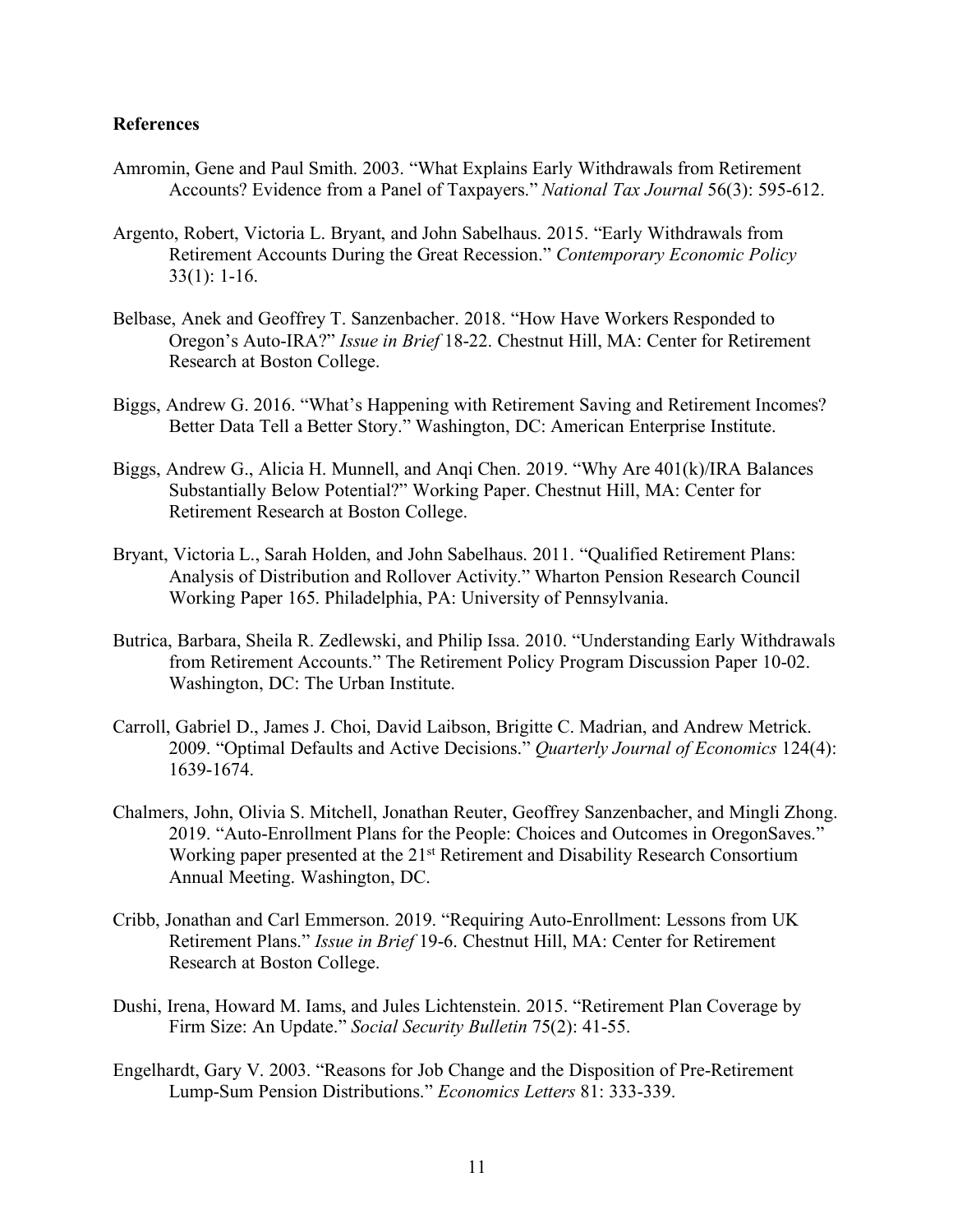- Georgetown Center for Retirement Initiatives. 2019. "State-Facilitated Retirement Savings Programs: A Snapshot of Program Design Features." *State Brief.* Washington, DC.
- Madrian, Brigitte C. and Dennis F. Shea. 2001. "The Power of Suggestion: Inertia in 401(k) Participation and Savings Behavior." *Quarterly Journal of Economics* 116(4): 1149- 1187.
- Munnell, Alicia H. 2003. "A Primer on IRAs." *Just the Facts on Retirement Issues* 7. Chestnut Hill, MA: Center for Retirement Research at Boston College.
- Munnell Alicia H. and Anthony Webb. 2015. "The Impact of Leakages from 401(k)s and IRAs." Working Paper 2015-2. Chestnut Hill, MA: Center for Retirement Research at Boston College.
- Sabelhaus, John. 2000. "Modeling IRA Accumulation and Withdrawals." *National Tax Journal*  53(4): 865-875.
- The Vanguard Group. 2018. "How America Saves: Vanguard 2018 Defined Contribution Plan Data." Valley Forge, PA.
- Turner, John and Satyendra K. Verma. 2003. "Defining Participation in Defined Contribution Pension Plans." *Monthly Labor Review* 126: 36-43.
- U.S. Government Accountability Office. 2009. "401(k) Plans: Policy Changes Could Reduce the Long-term Effects of Leakage on Workers' Retirement Savings." GAO-09-715. Washington, DC: Government Printing Office.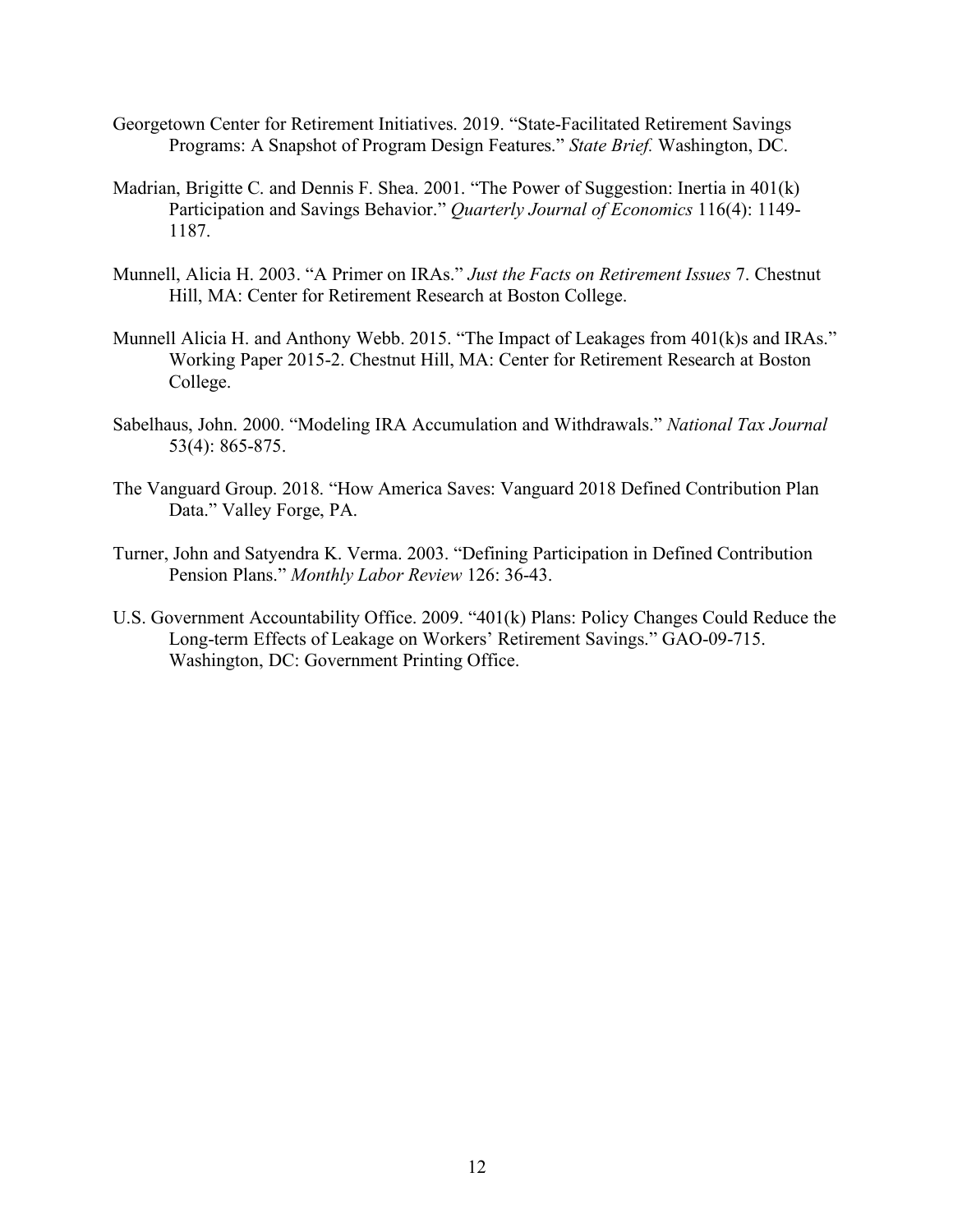| Industry                | Percent |
|-------------------------|---------|
| Farming                 | 5.8%    |
| Construction            | 6.2     |
| Manufacturing           | 7.5     |
| Retail                  | 12.7    |
| Transport               | 19      |
| <b>Services</b>         | 34.0    |
| Temporary help services | 1.0     |
| Restaurants             | 31.0    |
| Total                   | 100.0%  |
|                         |         |

Table 1. *Major Industries Participating in OregonSaves, September 2019*

Note: The table only includes employers that had processed payroll by September 2019. *Source:* Authors' calculations from OregonSaves' data.

Table 2. *Distribution of Employers by Number of Employees, September 2019*

| Firm size | Percent |
|-----------|---------|
| $100+$    | 4.6%    |
| 50-99     | 7.7     |
| 20-49     | 23.4    |
| 10-19     | 51.2    |
| <10       | 12.1    |
| Missing   | 1.0     |
| Total     | 100.0%  |
|           |         |

Note: The table only includes employers that had processed payroll by September 2019. *Source:* Authors' calculations from OregonSaves' data.

Table 3. *Participation of Employees with Beginning-Year Account Balances, September 2018- September 2019*

| Participant status        | Share of sample |
|---------------------------|-----------------|
| 1) Full-year contributors | 24.7%           |
| 2) Part-year contributors | 22.9            |
| 3) Active non-savers      | 11.6            |
| 4) Job changers           | 28.0            |
| 5) Full-year inactives    | 12.9            |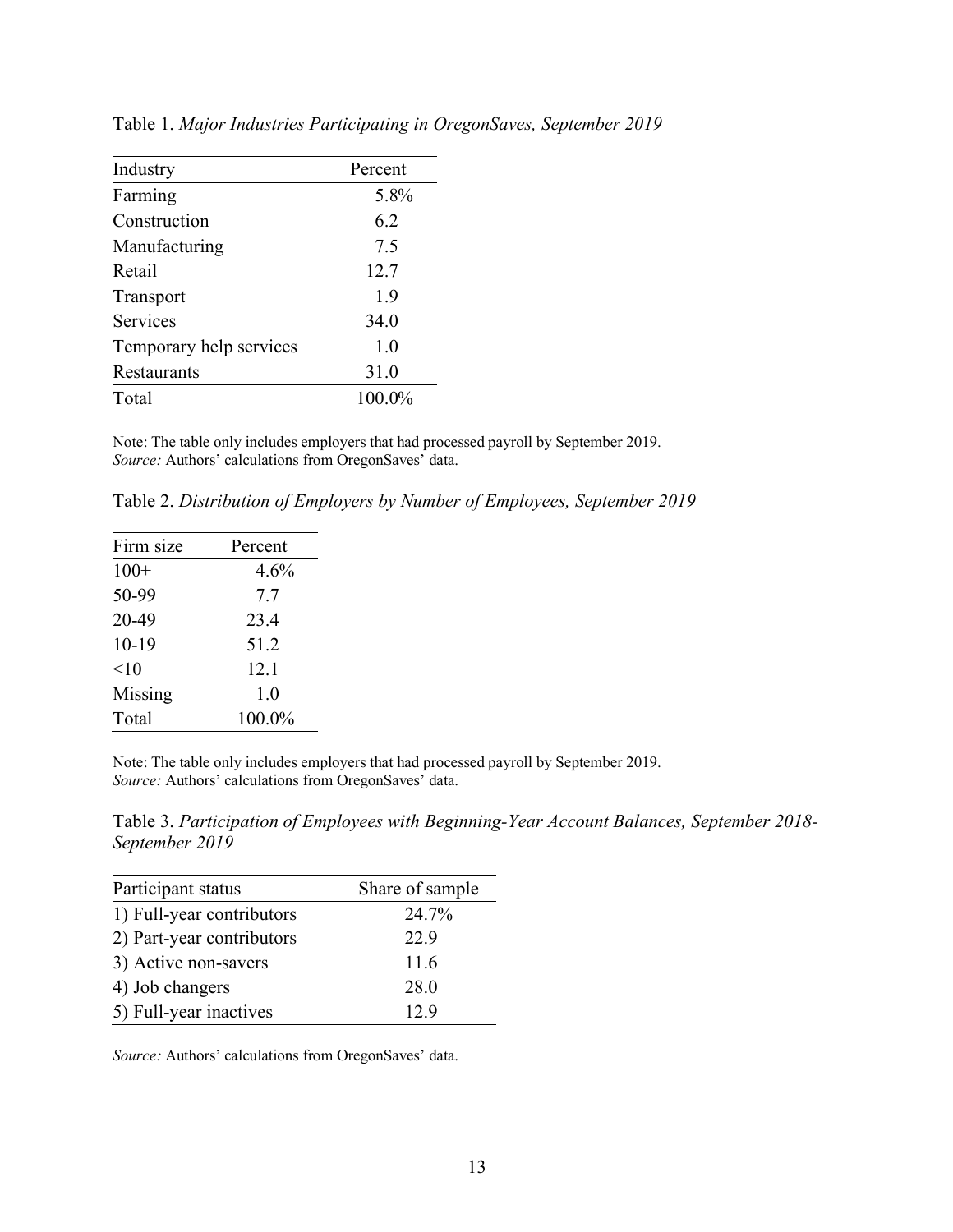| Industry                | Probability of withdrawing |
|-------------------------|----------------------------|
| Farming                 | 23.7%                      |
| Construction            | 24.8                       |
| Manufacturing           | 15.4                       |
| Retail                  | 20.6                       |
| Transport               | 23.3                       |
| <b>Services</b>         | 20.6                       |
| Temporary help agencies | 11.9                       |
| Restaurants             | 20.8                       |
| Total                   | 19.6%                      |

Table 4. *Percentage of Employees Withdrawing Funds by Industry, September 2018-September 2019*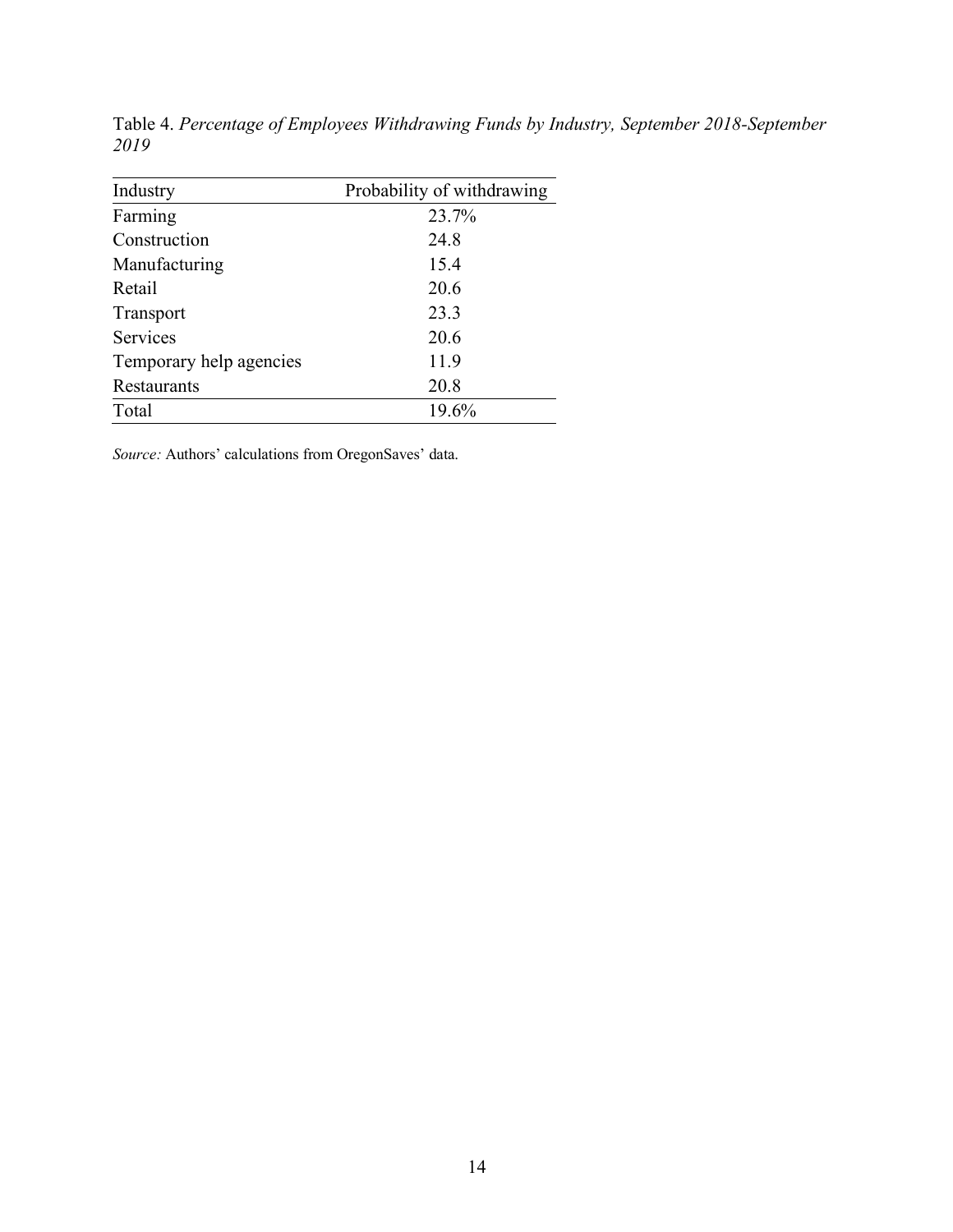## Figure 1. *OregonSaves Rollout: From Registration to Payroll Processing*



*Source:* OregonSaves Employer Registration Timeline.

Figure 2. *Rollout of OregonSaves to Employers*



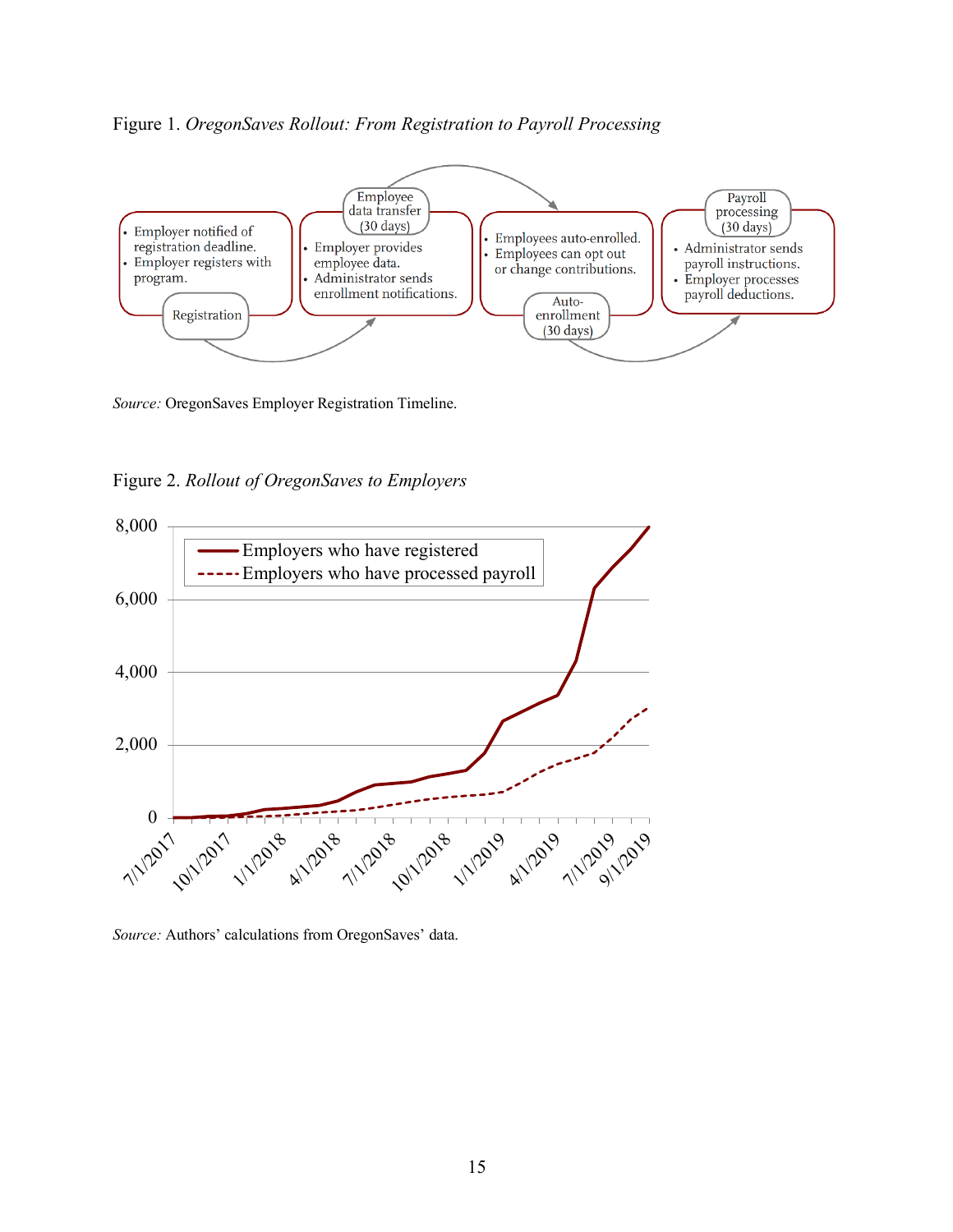

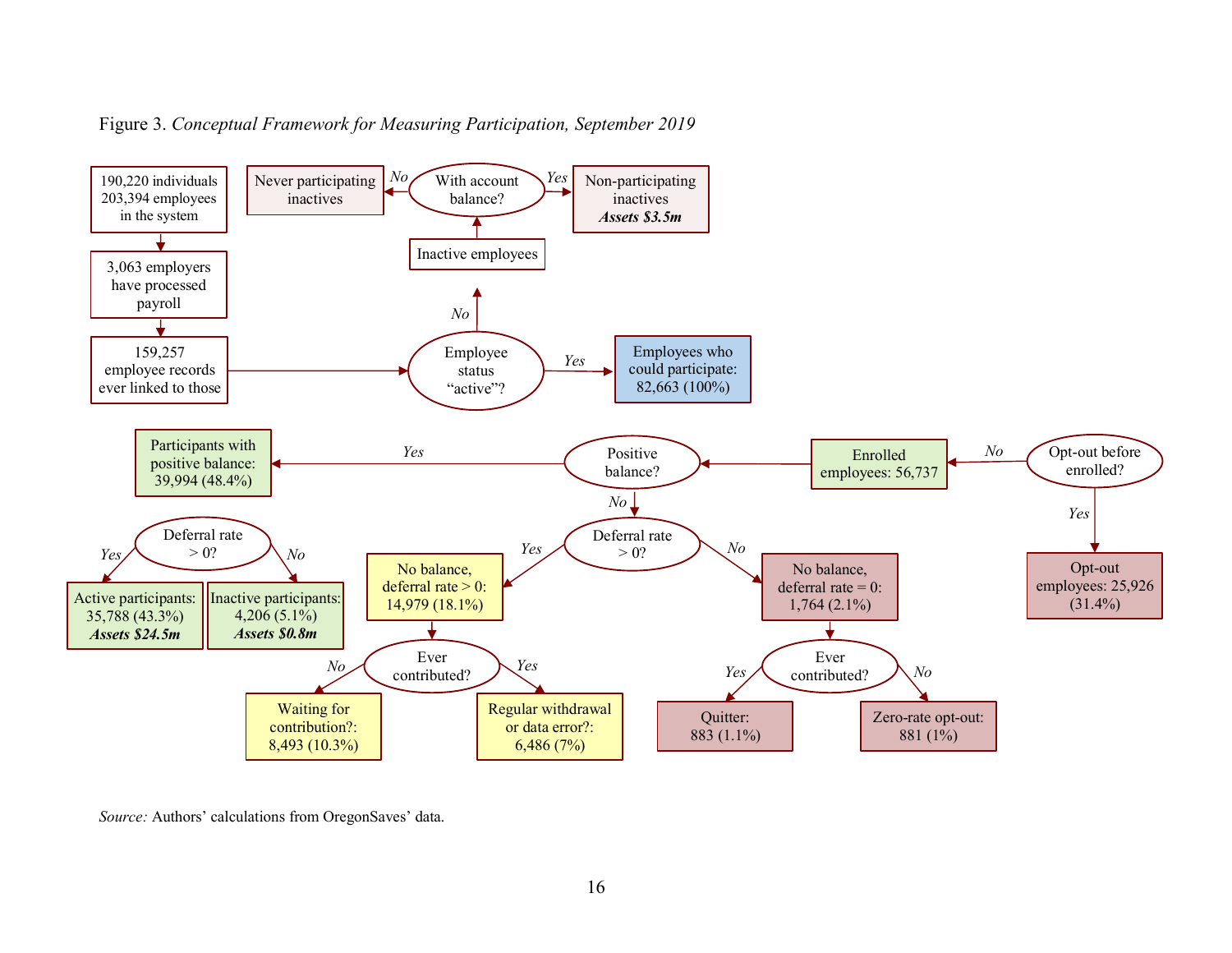Figure 4. *Participation Rates in OregonSaves, September 2018-September 2019*



Notes: The denominator of both participation rates includes active employees whose employers are processing payroll deductions. The numerator of the upper estimate includes eligible employees with account balances as well as those who have a positive deferral rate but no account balance. The numerator of the lower estimate only includes eligible employees with positive account balances. *Source:* Authors' calculations from OregonSaves' data.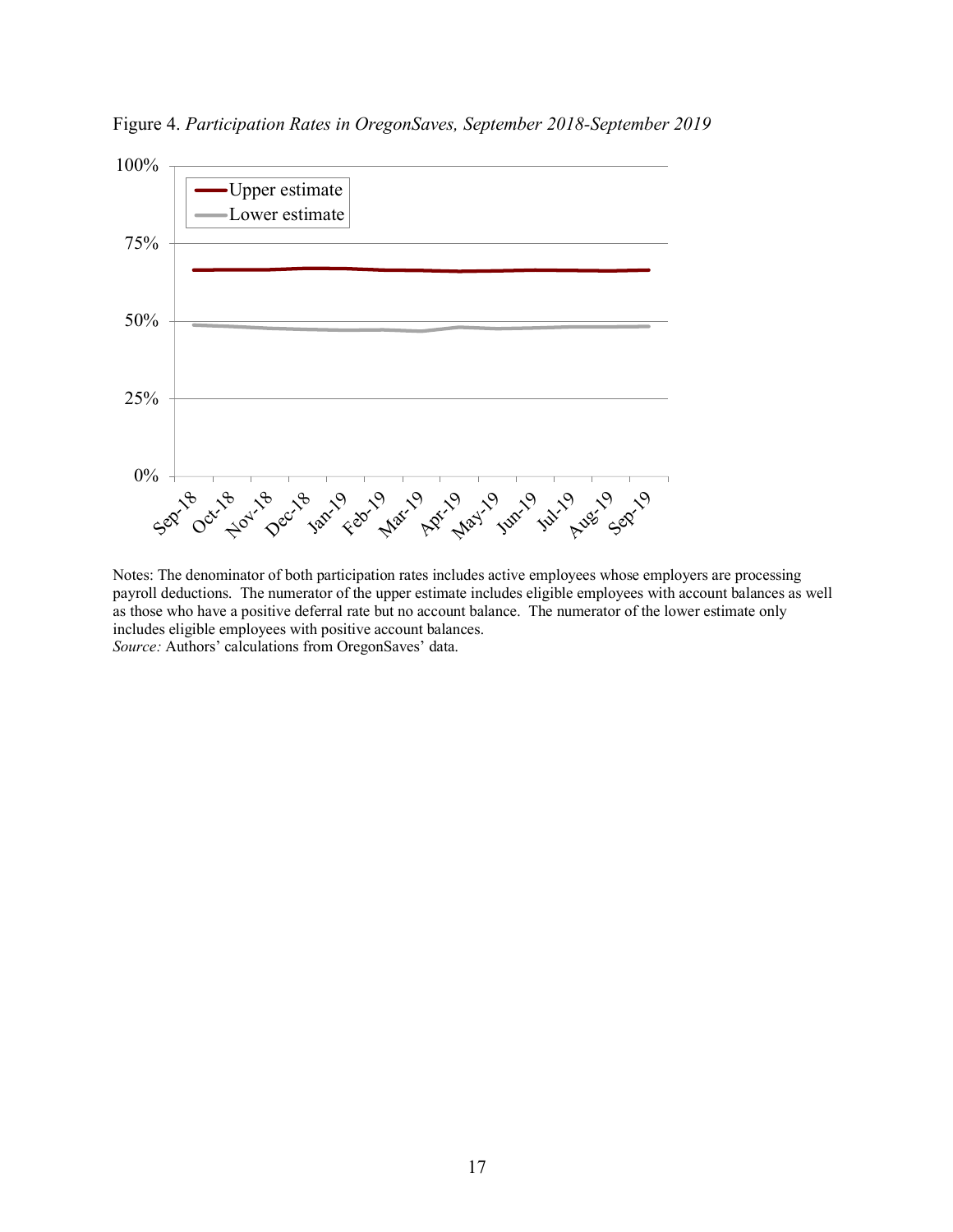Figure 5. *Percentage of Employees in OregonSaves Making a Withdrawal during the Year, September 2018- September 2019*

![](_page_20_Figure_1.jpeg)

*Source:* Authors' calculations from OregonSaves' data.

Figure 6. *Percentage of Employees Making a Withdrawal during the Year, by Participation Status, September 2018-September 2019*

![](_page_20_Figure_4.jpeg)

*Source:* Authors' calculations from OregonSaves' data.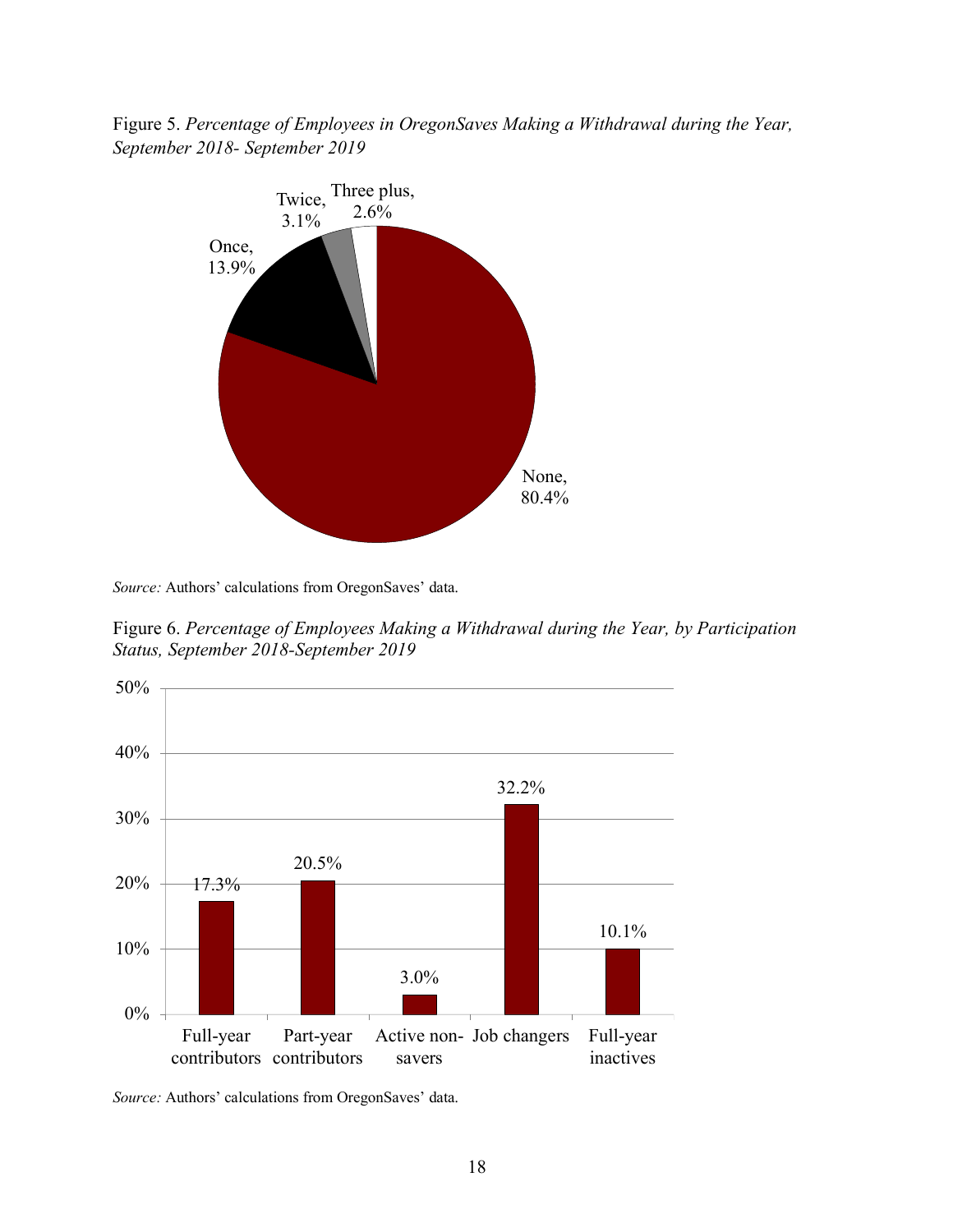Figure 7. *Total Funds Withdrawn by Source, September 2018-September 2019* 100%

![](_page_21_Figure_1.jpeg)

Figure 8. *Percentage of Employees Withdrawing Funds by Average Monthly Wage, September 2018-September 2019*

![](_page_21_Figure_4.jpeg)

![](_page_21_Figure_5.jpeg)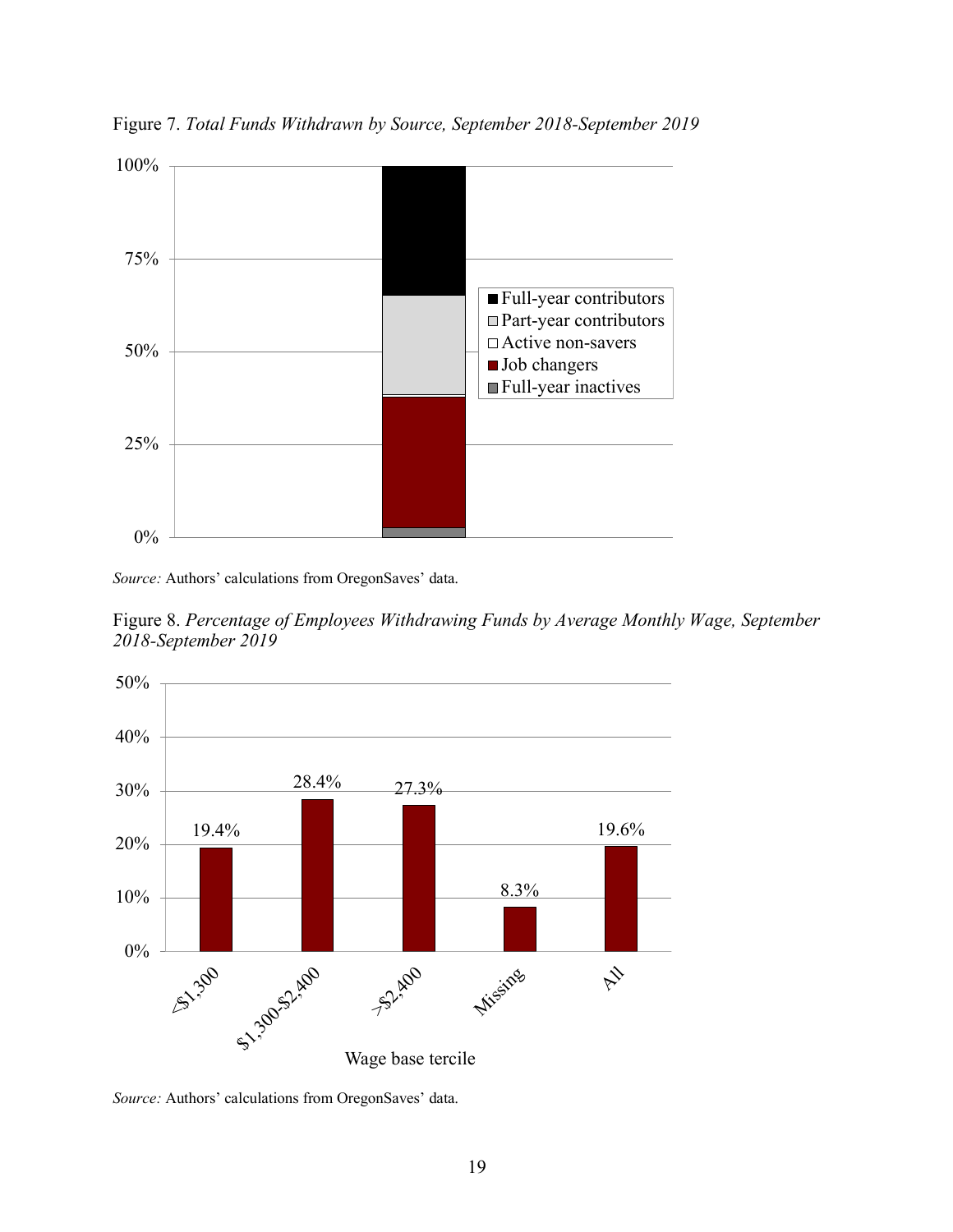![](_page_22_Figure_0.jpeg)

Figure 9. *Percentage of Employees Withdrawing Funds by Age, September 2018-September 2019*